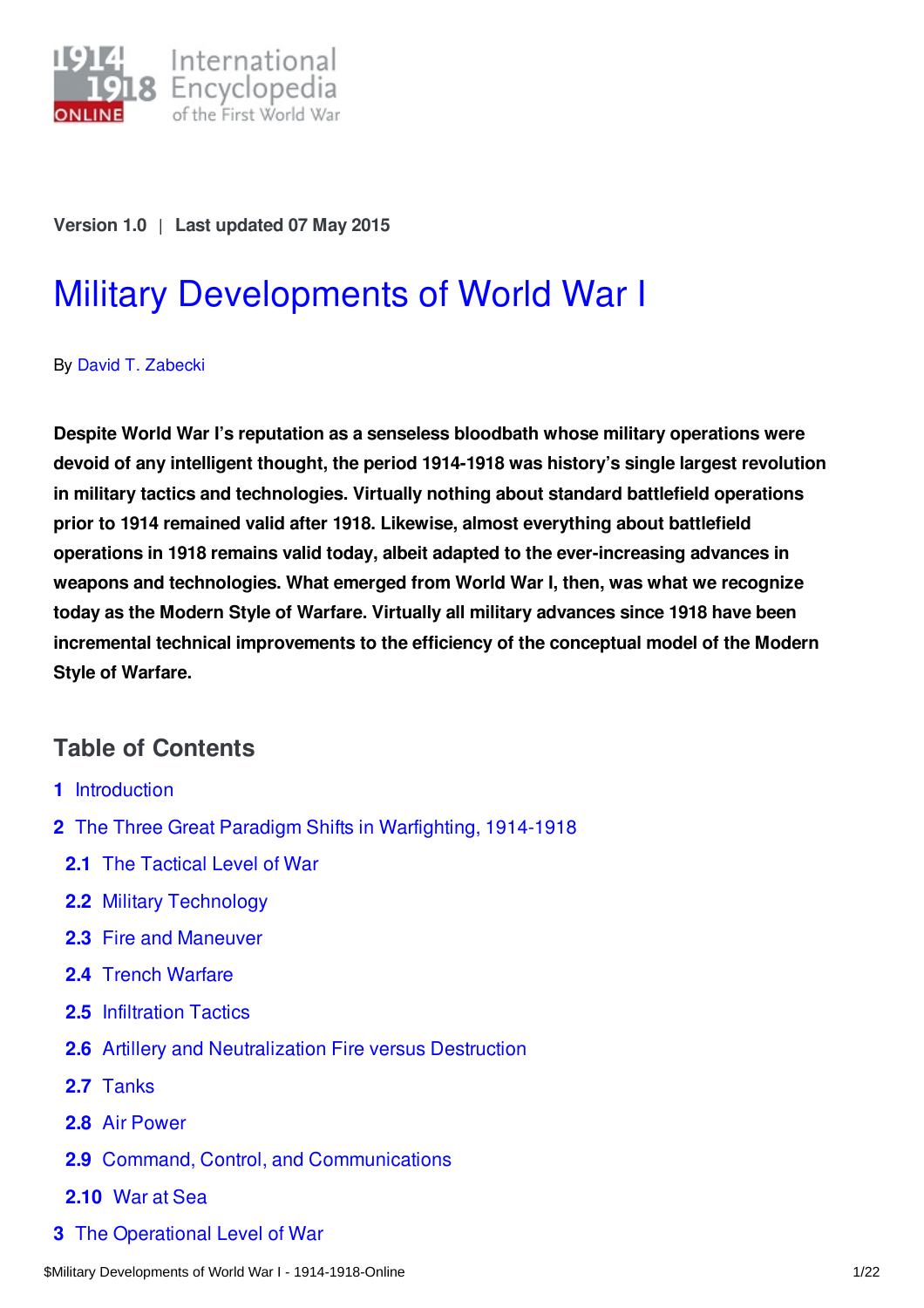**4** [Conclusion](#page-16-0) **[Notes](#page-17-0)** Selected [Bibliography](#page-19-0) **[Citation](#page-20-0)** 

# <span id="page-1-0"></span>**Introduction**

"Why bother studying World War I? What's the point?" This seemingly reasonable question is asked frequently by contemporary students and quite often by seasoned scholars. After all, much of the [historiography](/article/historiography_1918-today) of the last hundred years has given World War I a very bad reputation. Both the popular and the scholarly images of that war paint the picture of a four-year long blood bath - a senseless war of [attrition](/article/attrition_warfare) conducted by incompetent generals, without a trace of strategic thought or tactical innovation. Thus, it has become accepted wisdom that World War I has nothing to teach the student of [modern](/article/on_the_road_to_modern_war) war, especially in comparison to World War II, with its fast-moving armored and airborne divisions that are the basic models of military forces today.

The reality is something quite different. The scholarship over the last thirty years has shown that the period from 1914 through 1918 introduced the biggest changes in warfighting tactics and technologies in all human history. With a few significant exceptions, almost everything about how large-scale combat operations are conducted today traces its origins to World War I. If an [infantry](/article/infantry) battalion commander of August 1914 were to jump ahead a scant four years to August 1918, he would be totally bewildered by what he saw happening on the battlefield around him. Almost nothing that he knew in 1914 about how to fight a battle would be of much use in 1918. On the other hand, if a battalion commander from 1918 were to jump forward to a World War II battlefield of 1940 or 1941, he would be able to understand the broad outlines of what was happening. To be sure, some military [technologies](/article/science_and_technology) would have advanced considerably in the more than twenty years, but they nonetheless would be recognizable. The battlefield problems prior to 1914 bore very little relation to those of 1918. Those of World War II were essentially the same as those of 1918 - and those of 2014 remain quite similar.

With so much change in so short a time, it was exceptionally difficult for even the most talented and intelligent of the Great War's military commanders to come to grips with the changes that seemed to come at "future shock" speed. By 1918, however, the tactical and technical solutions to the problems of the modern battlefield were starting to emerge. World War I ended in exhaustion before the new concepts could be developed fully, but the firm foundations were there for the mobile tactics and operations of World War II, and ever since.

# <span id="page-1-1"></span>**The Three Great Paradigm Shifts in Warfighting, 1914-1918**

A paradigm shift is a change in basic assumptions, a transformation from one framework of thinking to another. Quite often it is a [revolution](/article/revolutions), a transformation, a complete metamorphosis. A paradigm \$Military Developments of World War I - 1914-1918-Online 2/22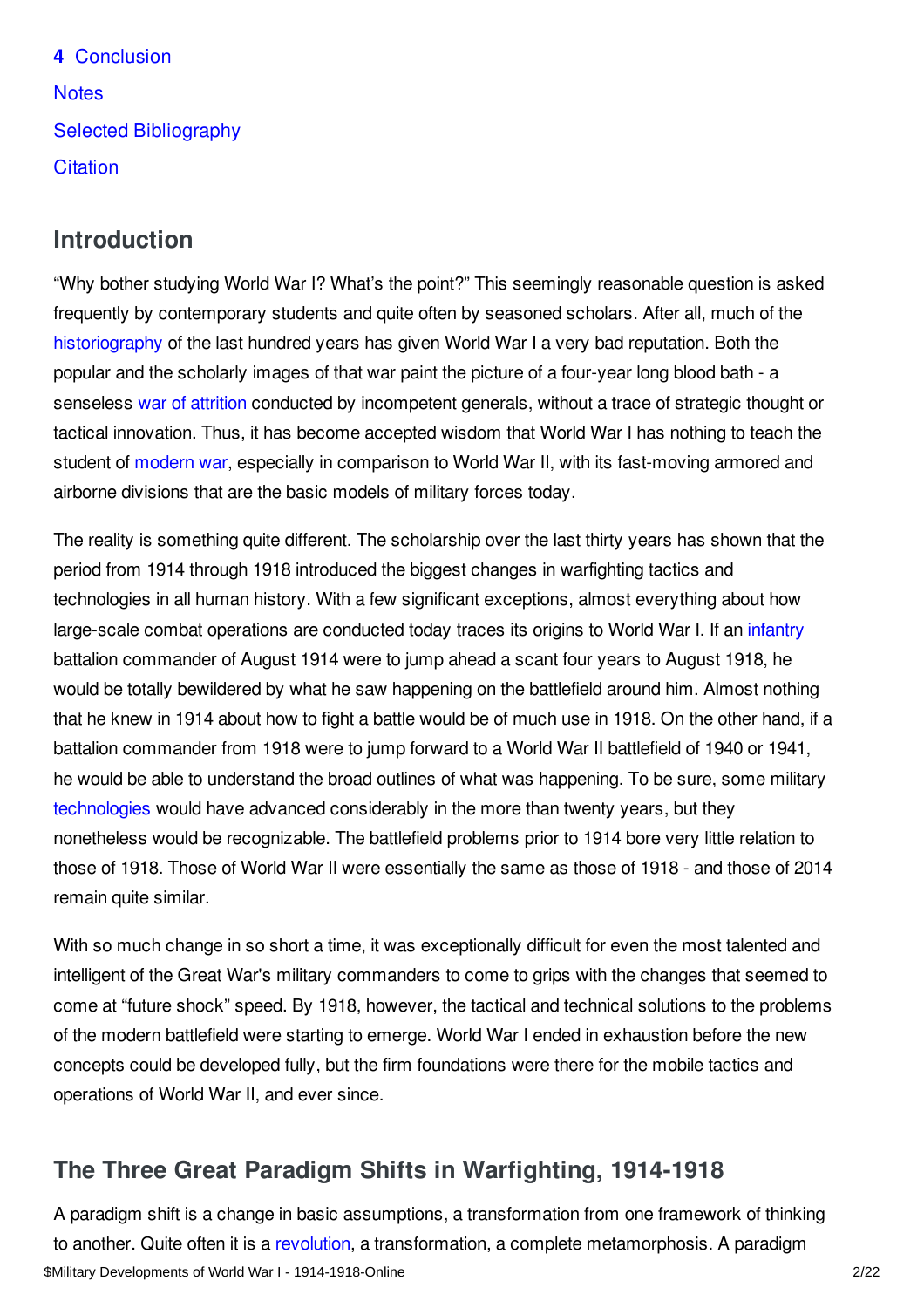shift does not just happen by itself: rather, it is driven by agents of change. The introduction of gunpowder about the 15<sup>th</sup> century was the cause of one such paradigm shift that completely altered the way wars were fought. Paradigm shifts tend to be far and few between. During the period 1914 to 1918, however, three separate but related warfighting paradigm shifts came to a head almost simultaneously, rendering most pre-1914 standard military wisdom completely obsolete, almost overnight. Nor did the new realities automatically point the way to new tactics, techniques, and procedures. They had to be developed slowly and painfully, by trial and error, costing in the process the lives of hundreds of thousands of troops on all sides. Such was the daunting challenge faced by the World War I battlefield commanders at all levels.

The first of these paradigm shifts was the transition from human and animal muscle power to machine power as the primary motive force in war. The horse had dominated the battlefield for thousands of years, providing speed and mobility to the [cavalry](/article/cavalry) and draft power for transport and logistics. And although horses played a major role throughout World War I, their days were clearly numbered by 1918. The transition to mechanical motive power did not occur all at once, of course, but it reached full maturity during World War I. The transition started with the invention of the steam engine and railroads during the 19<sup>th</sup> century, but it went into high gear with the development of the internal combustion engine at the end of the century. By 1918 the military technologies based on the internal combustion engine were starting to mature with the introduction of the tank and heavier-than-air combat aircraft.<sup>[\[1\]](#page-17-1)</sup>

<span id="page-2-0"></span>The [aircraft](/article/aircraft_fighter_and_pursuit) ushered in the second major paradigm shift, the transition from two-dimensional to threedimensional [warfare](/article/warfare_1914-1918). Up to that point battles had been fought on two-dimensional planes, although any piece of high ground on that plane gave an advantage to the side holding it. Now, aircraft made the sky itself the new high ground, and it was no longer sufficient to dominate the horizontal space within the range of your weapons. You also had to control the sky above you, or you would be vulnerable to deadly attack from the air. The problem of control of the air also extended to the battle at sea, but there the introduction of the [submarine](/article/submarines_and_submarine_warfare) extended the battle space below the surface as well as above it. The combination of submarines and naval aircraft quickly made the heavy-gun ship-of-the-line — the battleship — obsolete.<sup>[\[2\]](#page-17-2)</sup>

<span id="page-2-1"></span>The third paradigm shift was the introduction of depth. Throughout history most battles were fought and decided at the line of contact. Now, with the advent of aircraft, long-range [artillery](/article/artillery), fire-control technologies to engage accurately targets far beyond the line of sight of the gun crews, and targetacquisition technologies capable of accurately locating deep targets, it became possible to attack an enemy force deep in its vulnerable rear areas, rather than just along the hardened defenses of its front line. Now, the combat problem became one of striking at the enemy simultaneously along his front and deep in his rear, while defending simultaneously along your own front and the vulnerable and critical installations in your own rear.<sup>[\[3\]](#page-17-3)</sup>

<span id="page-2-2"></span>Thus, warfare between 1914 and 1918 became an extremely complicated business. Never before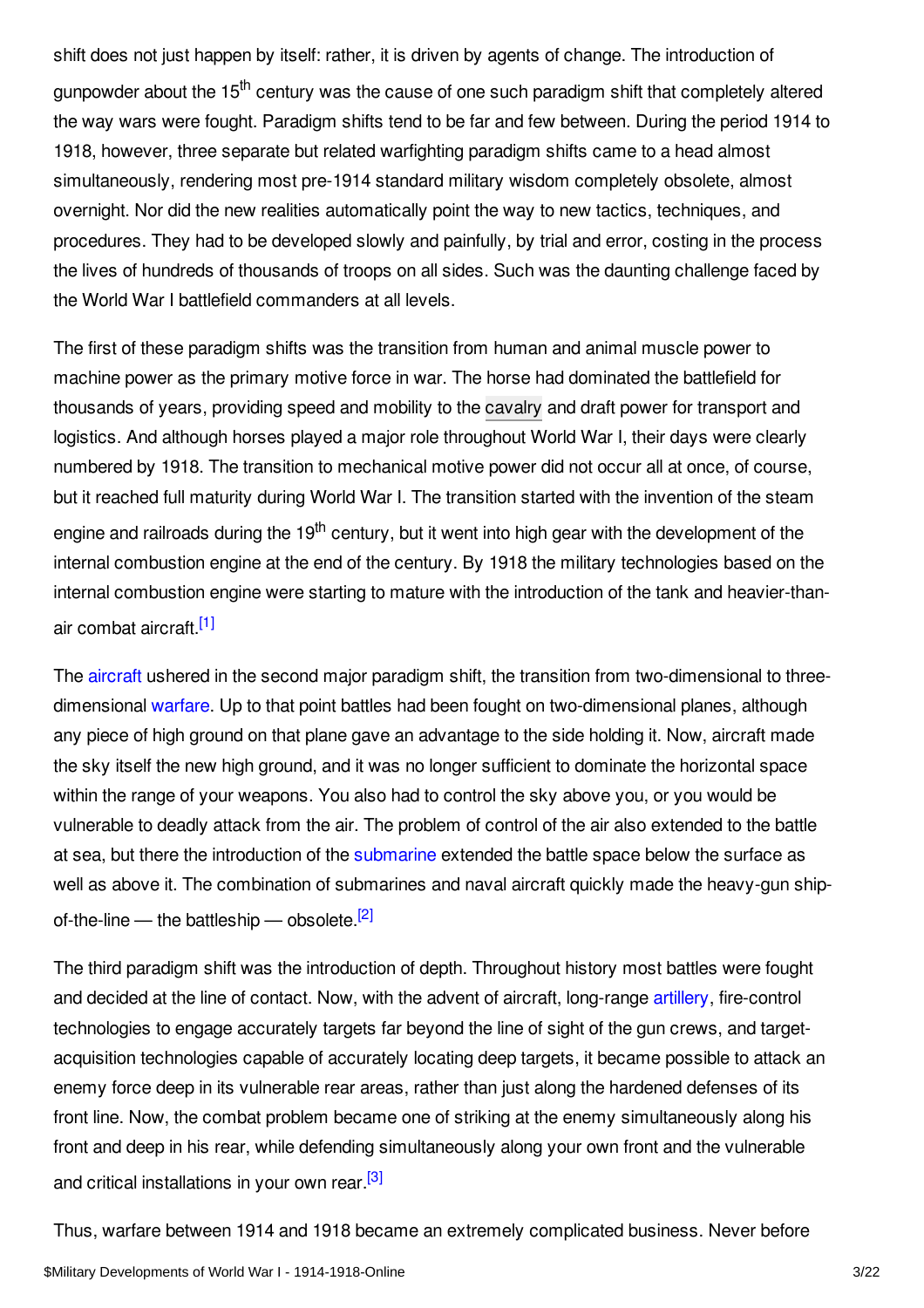had so many variables, so many "moving parts" been in play at the same time. And they all had to be coordinated and synchronized. Modern communication technologies played a major role in making all that possible, but rapid communications and mobility also speeded-up the process, cutting down the reaction times and the time available for the decision cycles. If warfare before 1914 was like a standard chess game, warfare since World War I has been like a multi-level chess game where each player moves ten, fifteen, or even twenty pieces at the same time.

#### <span id="page-3-0"></span>**The Tactical Level of War**

#### <span id="page-3-1"></span>**Military Technology**

<span id="page-3-2"></span>World War I was history's first high-tech war. As James Corum noted, it "[...] constituted the most rapid period of technological change in history." <sup>[\[4\]](#page-17-4)</sup> Two major technological waves between 1830 and 1910 altered forever the framework battlefield tactics. The first wave ushered in breech-loading, [rifled](/article/rifles) weapons of increased firing speed and accuracy. The second wave brought smokeless powder, repeating rifles, [machine](/article/machine_gun) guns, rapid-firing artillery, and the internal combustion engine. All of these changes came together during World War I to create a technological perfect storm. The new technologies, which dramatically increased the tempo and lethality of combat operations, also made coordination between the various arms (infantry, cavalry, artillery, etc.) necessary for success on the battlefield.

<span id="page-3-3"></span>All sides in 1914 had difficulties coping with and integrating the new technologies, but especially the Germans. Despite their impressive tactical and organizational innovations later during World War I, the German army remained handicapped by an institutional bias against many of the technical possibilities, and pursued instead largely tactical solutions to most of the problems of the modern battlefield.<sup>[\[5\]](#page-17-5)</sup> As Holger Herwig noted: "In short, the Germans ignored technical innovation and mass production in favor of the hallowed concept of 'bravery in battle.' In the process, they denied themselves mobility and flexibility at the operational level."<sup>[\[6\]](#page-17-6)</sup> Hence, the infamous German failure to grasp the potential of the [tank](/article/tanks_and_tank_warfare).

<span id="page-3-5"></span><span id="page-3-4"></span>Writing immediately after the war, even a talented tactician like Lieutenant General William Balck [\(1858-1924\)](/index/names/13731034X) still defended the old dogmas when he noted: "Nothing could be worse than to place our reliance principally on technical means. The moral forces in the breast of the commander and in the soul of the entire people are the qualities which have finally turned the scales in war."<sup>[\[7\]](#page-17-7)</sup>

<span id="page-3-6"></span>Nonetheless, other German analysts correctly identified the problem. The report of one of the post-war study commissions established by General Hans von Seeckt [\(1866-1936\)](/index/names/118612603) criticized the German General Staff for having too many tacticians but not enough technicians. The Germans sorely lacked [weapons](/article/weapons) specialists who really understood both the tactical effects and the limitations of current technology.<sup>[\[8\]](#page-17-8)</sup> The Seeckt Reforms of the 1920s tackled those problems head-on, and the *Reichswehr* and later the *Wehrmacht* of World War II embraced military technology with a passion - \$Military Developments of World War I - 1914-1918-Online 4/22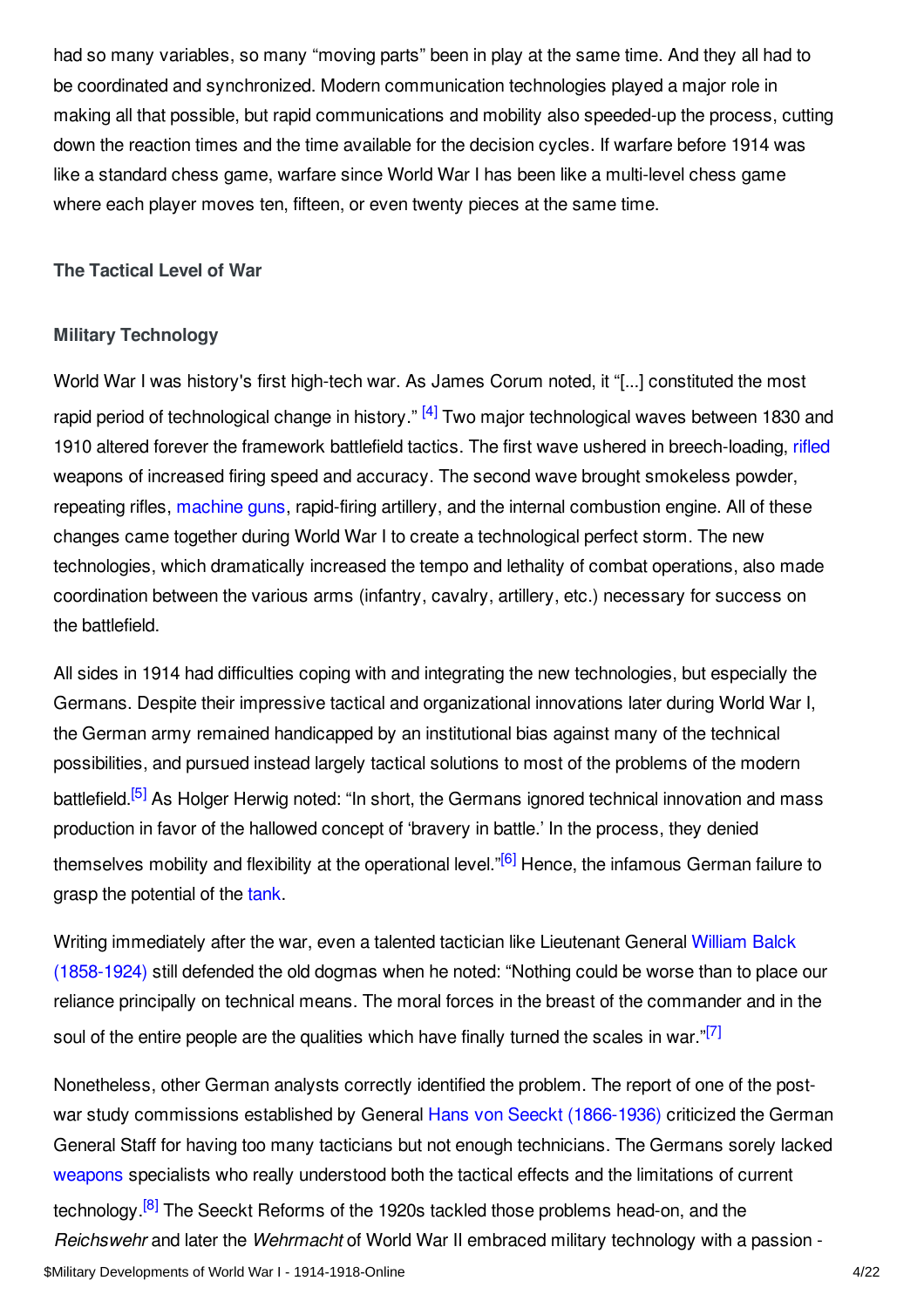especially the tank.

The Germans, of course, were not completely hostile to the new military technologies. In some areas, they were significantly ahead of the Allies. Most of those areas fell into the realm of firepower —field artillery, heavy artillery, mortars, machine guns. The mobility area was where they seem to have had the greatest shortcomings, which is somewhat ironic considering their exploitation of the railroad during the later 19<sup>th</sup> century.

During the years between the two world wars the various armies of the world adopted modern technologies at varying rates. The British army became history's first completely motorized/mechanized army in 1939. The U.S. army was still using horses in 1941, but by the end of the war it was based completely on the internal combustion engine. Despite their embrace of the tank, the German army overall was still heavily dependent on horses right through 1945, as was the Soviet army.

#### <span id="page-4-0"></span>**Fire and Maneuver**

The two basic elements of combat power are firepower and maneuver. Firepower produces the kinetic energy effect that destroys, neutralizes, or suppresses an objective. Maneuver is movement throughout the battle space to gain positional advantage. The two complement each other. The side with greater positional advantage can position its firepower to better effect; and the side with superior firepower can better support its maneuver element. Over the course of military history, these two elements have been locked in a cyclical struggle for dominance. Rarely has one gained dominance over the other, or held it for very long. But in the seventy or so years before the start of World War I, firepower technology had advanced much farther and faster than mobility technology. Bolt-action rifles, machine guns, and rapid-firing artillery had increased drastically the rates of fire, but battlefield mobility still plodded along at the speed of a man or a horse. That would begin to change by 1918, with the emergence of combat aircraft, the tank, and the increased use of motor vehicles. By 1939, the balance between fire and maneuver was almost restored, which largely explains why World War II did not bog down in trench warfare. But, for most of World War I, maneuver in the face of such overwhelming firepower became almost suicidal. The result was trench warfare. <sup>[\[9\]](#page-17-9)</sup>

#### <span id="page-4-2"></span><span id="page-4-1"></span>**Trench Warfare**

<span id="page-4-3"></span>At the start of the war, most of the world's armies had tactical doctrines based on combat operations consisting of vast sweeping maneuvers and meeting engagements. Neither side anticipated or planned for anything like the long and drawn-out static warfare that actually developed, but many military thinkers did recognize the basic problems of modern warfare. In his five-volume book published in 1899, the Polish civilian banker Jan Bloch [\(1836-1902\)](/index/names/120153297) argued that modern weaponry made offensive maneuver all but impossible.<sup>[\[10\]](#page-17-10)</sup> Some military theorists agreed with Bloch that the new technologies reinforced the inherent superiority of the defense; others, however, believed the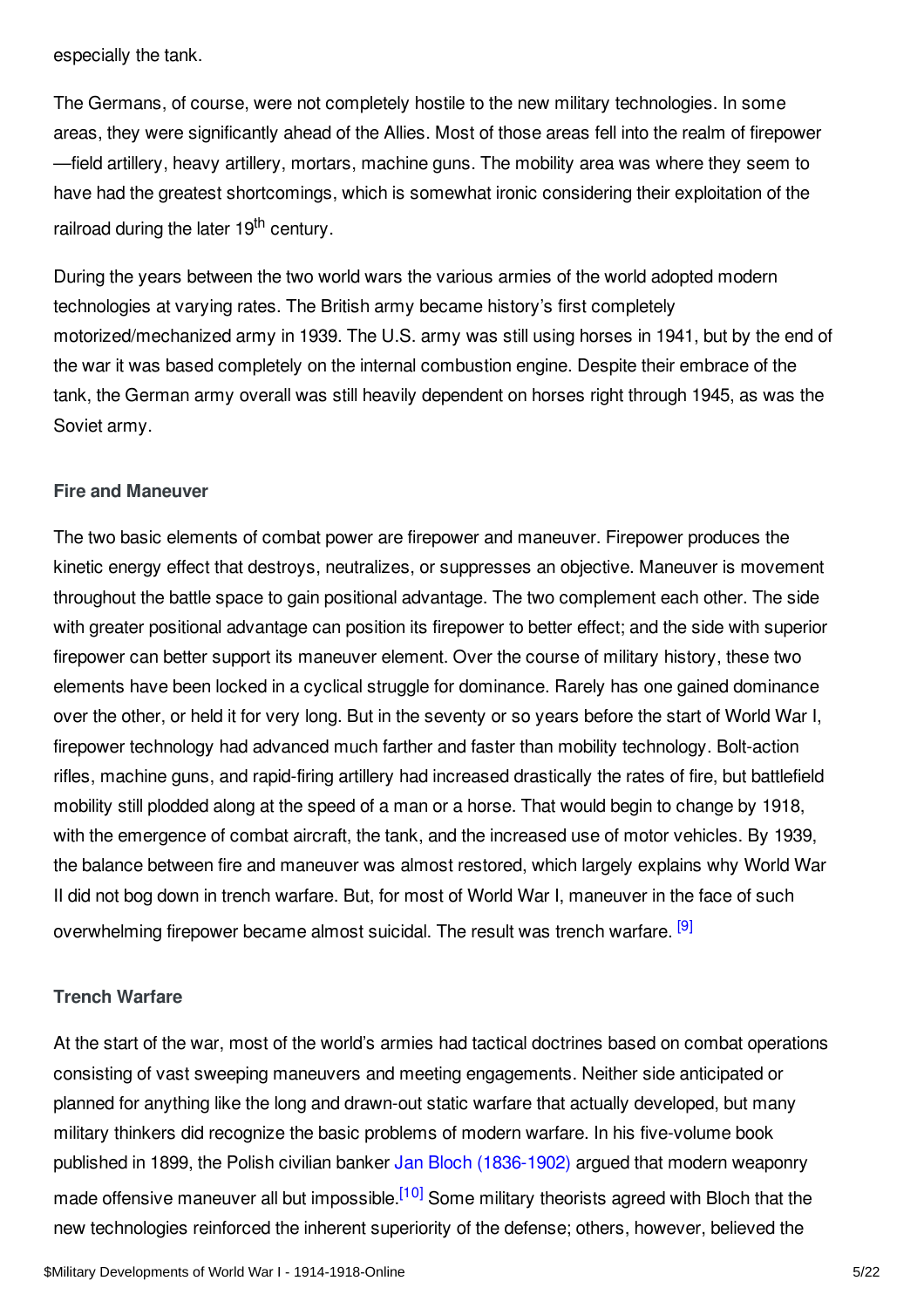powerful new weapons gave the advantage to the offense. There was no common consensus for a solution to the problem of fire and maneuver. Many planners, likewise, recognized that any war on the Continent would be a long one, rather than the short and decisive war everyone hoped for [\[11\]](#page-18-0)

<span id="page-5-0"></span>The large numbers of troops committed at the start of the war quickly created a massive force density along the German, French, and Belgian borders, leaving little room for maneuver and no open flanks to exploit. That problem was compounded by the firepower-maneuver disconnect. The Wars of German Unification ended in 1871, and from then until 1914 there had been no major wars in western or central Europe. During that same period, the vast technological improvements in weapons resulted in greatly increased range, accuracy, volume of fire, and lethality that placed the soldier in the open at a distinct disadvantage to the soldier fighting from a protected position.

<span id="page-5-1"></span>During the early battles of August and September 1914, there was a great deal of attempted maneuver. But, as both sides groped across the battlefield searching open flanks that did not exist, firepower took its grim toll. The troops themselves soon realized the near impossibility of survival on the surface of the earth. Soldiers on all sides hated (and still hate) the spade, but the overwhelming volumes firepower forced them to dig.<sup>[\[12\]](#page-18-1)</sup> By the end of 1914, the [Western](/article/western_front) Front had stabilized into two roughly parallel lines of foxholes and hasty trenches running from the Swiss border to the North Sea. As the war continued, these defenses became more elaborate and semi-permanent. The [Eastern](/article/eastern_front) Front never quite solidified into the static and rigid network of trenches and fortifications so typical of the Western Front. While the problem on the Western Front was too many forces in too little space, the problem on the Eastern Front was just the opposite. The flat terrain and open spaces in the east, combined with the increased firepower yet very limited mobility of the World War I armies, resulted in the Eastern Front's own brand of stagnation.

Many professional soldiers clung to the belief that aggressive spirit was the only way the attacker could overcome modern firepower. In the French army, especially, the doctrine of *attaque à l'outrance* was advocated primarily by Colonel Loyzeaux de [Grandmaison](/index/names/1055400257) (1861-1915) and Brigadier General Ferdinand Foch [\(1851-1929\)](/index/names/118684078). As Lieutenant Colonel Pascal Lucas noted writing after the war, "Our officers had absorbed the theory of the offensive to the point where it had become a disease."<sup>[\[13\]](#page-18-2)</sup> The relatively few advocates of firepower, like Colonel Philippe Pétain [\(1856-1951\)](/index/names/118740156), were largely ignored. The cult of the offensive became a substitute for any coherent system of tactical doctrine.<sup>[\[14\]](#page-18-3)</sup>

<span id="page-5-3"></span><span id="page-5-2"></span>On all sides, commanders came to regard the static lines of fixed fortifications of trench warfare as an unnatural and temporary situation that had to be overcome in order to return to the "natural" condition of maneuver warfare. The military tacticians of the period, therefore, concentrated on ways to restore the old paradigm, failing to understand that the central paradigm of war itself had shifted. War was no longer a contest between two opposing forces of blood, muscle, and bayonets, but now a struggle between two armies consisting of machines. The most important human roles in warfare were now the operation and direction of those machines. Military commanders on all sides, then,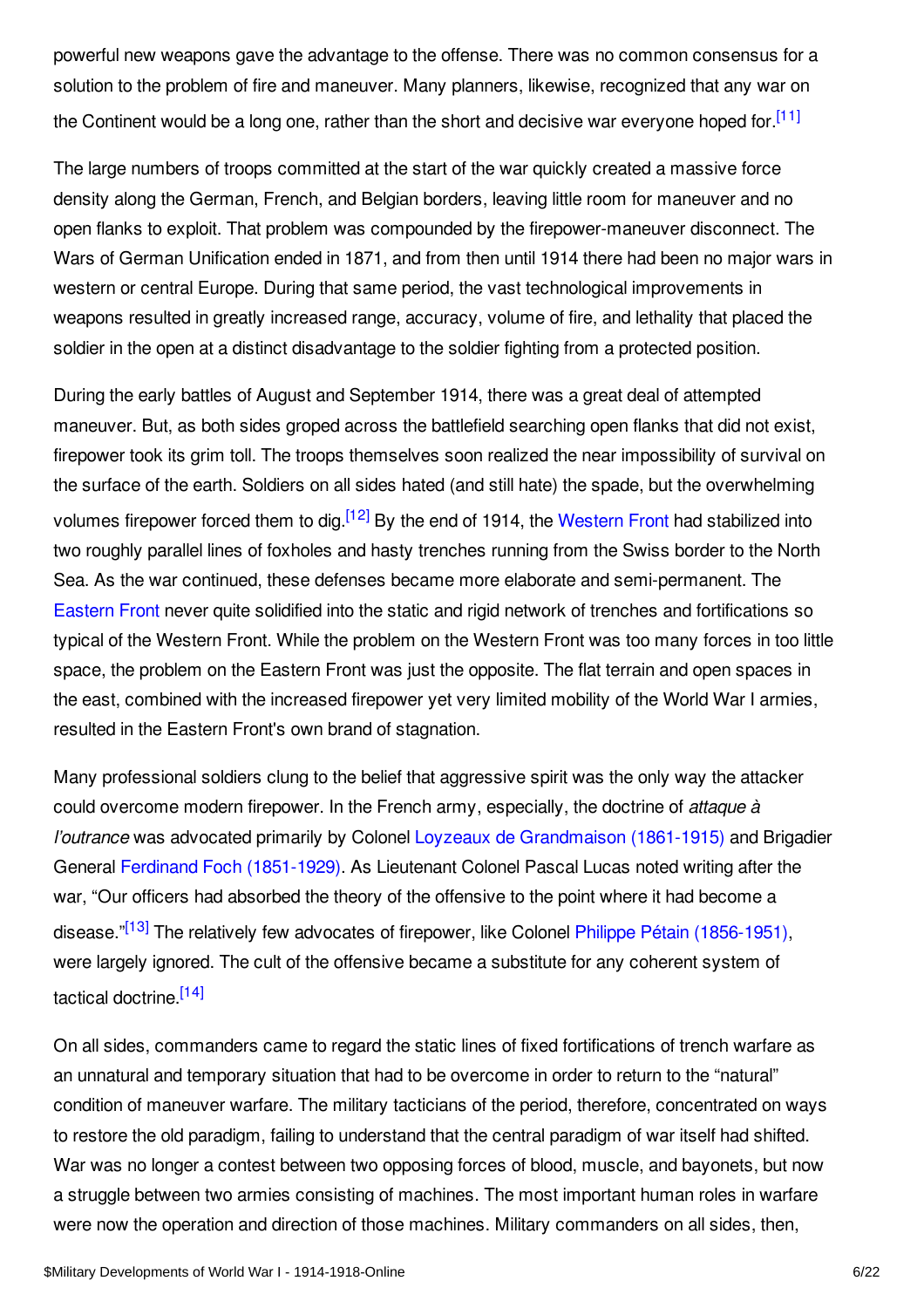<span id="page-6-0"></span>spent much of the first three years of World War I trying to prevail with manpower in history's first mechanized war.<sup>[\[15\]](#page-18-4)</sup> The new weapons and technologies also made coordination among the various arms absolutely essential. Gone forever were the days when massed infantry alone, attacking with bayonets could win battles. By the end of World War I, the foundations of combined arms warfare were firmly in place, with infantry, artillery, armored fighting vehicles, and aircraft covering each other's weaknesses and reinforcing each other's strengths.

The greatly improved range, accuracy, and rates of fire of artillery created serious challenges for coordinating its fires with the infantry on the battlefield. Indirect fire techniques, which allowed guns to engage targets far beyond the line of sight of their crews, combined with the still primitive communications systems, made close support of the infantry very difficult the farther the attack advanced from the line of departure. Radio was still in its infancy. The telephone worked well enough in defensive situations, but during an attack, messengers were the only way to send and receive requests for fire support and corrections. That sometimes took hours, assuming the messengers survived to get through. One solution to the problem was to advance the artillery fire on a pre-set schedule, controlled by phase lines on the map. That technique evolved into the creeping barrage, with the attacking infantry trained to follow closely behind the moving wall of their own artillery fire. Infantry commanders were ordered to keep their lead troops as close as possible to the advancing barrage, even though they almost certainly sustained casualties from friendly fire in the process. The underlying assumption was that the closer the infantry hugged to the back of the barrage, the less time the defending enemy would have to recover and react when the leading attack wave reached the objective.

<span id="page-6-1"></span>Creeping barrages, phase lines, and rigid firing schedules, however, completely subordinated the infantry advance to the artillery plan.<sup>[\[16\]](#page-18-5)</sup> The result was rigid linear infantry advances, with tactical decisions centralized at higher and higher levels. But, the communications systems of the period were inadequate for greater centralization of control, resulting in slower response times. Thus, front line infantry commanders had no alternative but to ignore terrain in their planning, and they had less and less control of their immediate tactical situations. By the middle of the war, the basic principles of battlefield maneuver had largely been forgotten. Attack planning was reduced to fixed sets of mathematical formulae, a function of the numbers of heavy guns, machine guns, and riflemen per hundred meters of front in the primary attack sector, and the number of rounds to be fired during the artillery preparation. If the attacking commander was willing to pay the price in casualties and ammunition, the enemy's forward positions could always be taken, and usually his second line as well. Penetrating deeper into the enemy's positions was the real problem. By that stage of the attack, the leading infantry elements were totally spent and they did not have the mechanical means of mobility to continue the advance. The supporting artillery too was most likely firing at the maximum limit of its range, and did not have the mechanical means to displace forward.

For the attack to continue, therefore, fresh infantry units had to be moved up and the artillery somehow had to be brought forward over the shattered and broken ground, littered with the refuse of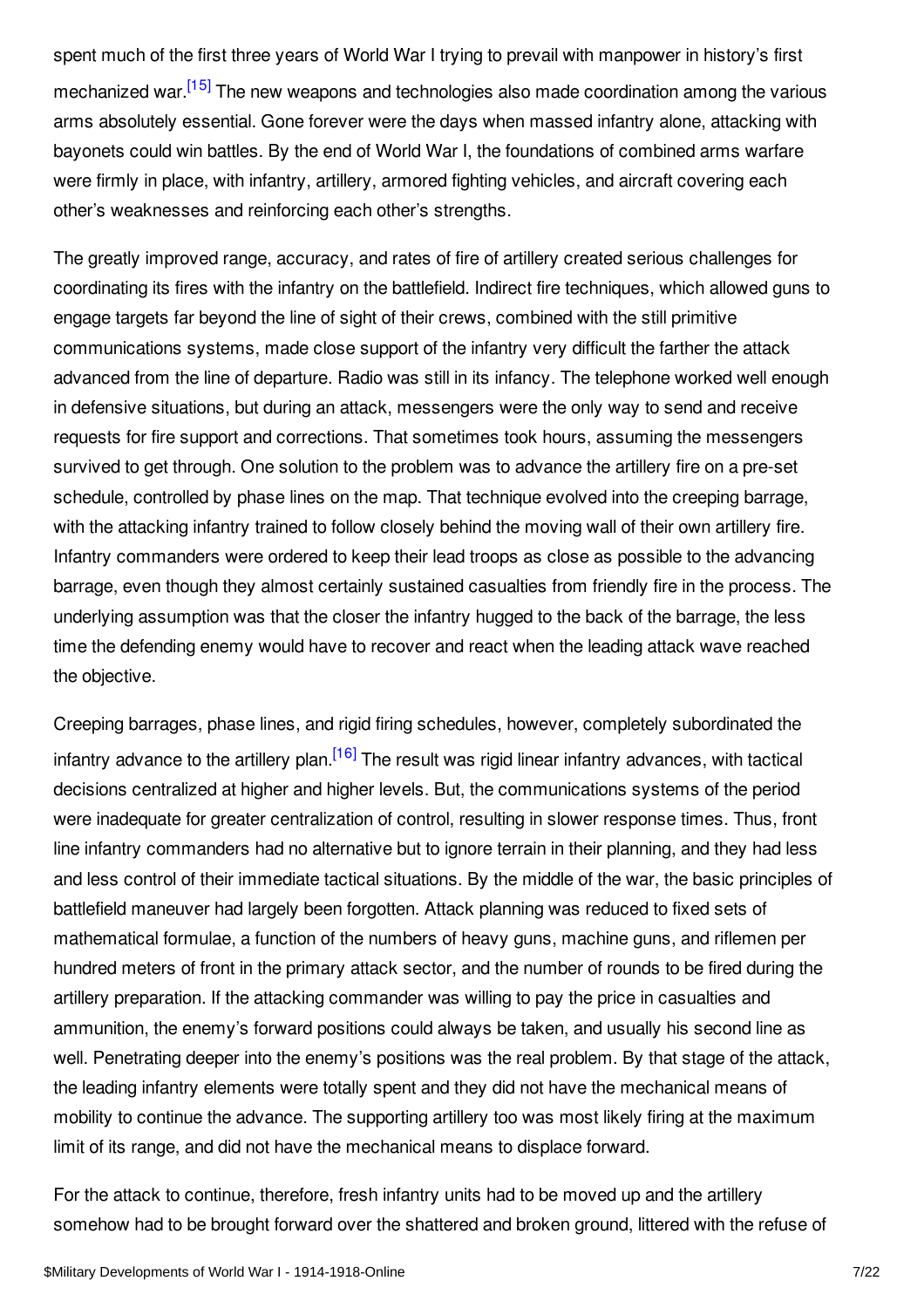war. The only way for the infantry to move was by foot, and the artillery could only move with horses, which could only be worked so hard and were extremely vulnerable to enemy fire. While that was going on, the defender, who was operating within his own lines, was able to reinforce the threatened area much more quickly by taking advantage of the roads and rail networks in his own rear area. The essence of the problem, then, was that the attacker's poor tactical mobility could not overcome the defender's greater strategic mobility.

#### <span id="page-7-0"></span>**Infiltration Tactics**

<span id="page-7-1"></span>By mid-1917, many Allied commanders had realized that decisive penetration was no longer possible. Pétain, among others, advocated limited objective attacks, designed to reduce systematically an enemy's position in small portions.<sup>[\[17\]](#page-18-6)</sup> Some tacticians, however, were thinking along bolder lines. In May 1915, French Captain André Laffargue [\(1891-1994\)](/index/names/126678464) argued in a pamphlet that specially trained teams of skirmishers armed with light machine guns and grenades should precede the main attack. The mission of these special groups was to infiltrate into the German lines ahead of the main attack, locate and neutralize the deadly German machine guns, and even probe deeply enough to disrupt the German artillery. Laffargue's pamphlet at first did not get much serious attention from the British and French armies. The Germans, however, translated and printed a captured copy during the summer of 1916.<sup>[\[18\]](#page-18-7)</sup>

<span id="page-7-2"></span>Captain Wilhelm Rohr [\(1877-1930\)](/index/names/1070596922) was one of the major German pioneers in the development of new offensive tactics. In August 1915 on the Western Front Rohr was assigned command of the recently formed Assault Detachment (*Sturmabteilung*). Under Rohr's training and leadership, the Assault Detachment developed and executed very successful counterattack tactics based on the traditional non-linear tactics of the earlier German *Jäger* units. The basic tactical element was the assault squad (*Stoßtrupp*), armed with [grenades](/article/hand_grenade), automatic weapons, trench mortars, and [flamethrowers](/article/flamethrower). Rohr's tactics and techniques were very similar to those advanced by Laffarague.<sup>[\[19\]](#page-18-8)</sup>

<span id="page-7-5"></span><span id="page-7-4"></span><span id="page-7-3"></span>By the end of 1917, each German field army had an assault battalion that functioned as a training cadre. [\[20\]](#page-18-9) These special assault units became known as Storm Troops (*Stoßtruppen*). The storm battalions were one of the earliest forms of a true combined arms task force. Typically, their structure included three to four infantry companies; a trench mortar company; an accompanying artillery battery; a flamethrower section; a signal section; and a pioneer (combat engineer) section.<sup>[\[21\]](#page-18-10)</sup> In March 1917, the German army also restructured their standard German infantry squads based on a seven-man team as a maneuver element, and a fire element based on a four-man team armed with the M-1908/15 light machine gun.<sup>[\[22\]](#page-18-11)</sup> The German Wehrmacht of World War II retained that basic infantry squad structure.

<span id="page-7-6"></span>Rohr's infiltration tactics, developed largely in a counterattack role, were eventually adopted as official German attack doctrine on the Western Front. In September 1917, the Germans successfully used the new tactics for the first time on a large scale at the Battle of Riga, on the Eastern Front. \$Military Developments of World War I - 1914-1918-Online 8/22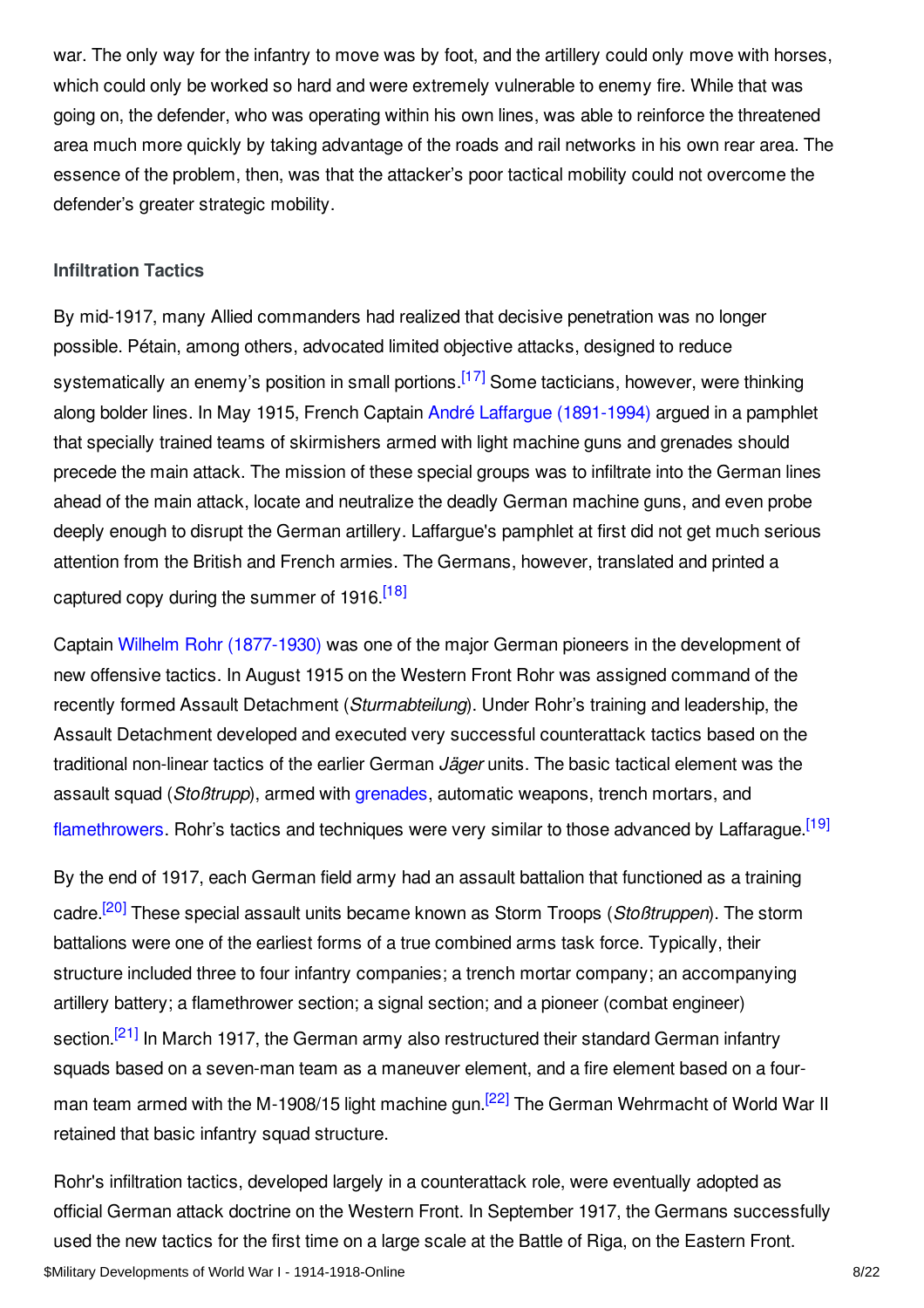Instead of the typical attack formations of rigid lines advancing at a fixed pace, the German Eighth Army of General Oskar von Hutier [\(1857-1934\)](/index/names/127949240) attacked in fluid leaps and bounds. One element moved forward while a supporting element provided fire cover. Then the two elements reversed roles and leapfrogged each other. The leading elements completely bypassed and isolated the defender's forward strong points, which were later eliminated by heavier follow-on forces. Rather that being thrown in where an attack was faltering, reserves were committed only to reinforce and exploit success.

The Germans used similar tactics during their successful attack at [Caporetto](/article/caporetto_battle_of) the following month. The results of those two battles shocked the Western Allies, although for some time they failed to grasp the underlying tactical principles. The Germans used storm-troop tactics on a large scale for the first time on the Western Front during their counterattack at Cambrai on 30 November 1917. On 1 January 1918, the German High [Command](/article/oberste_heeresleitung_ohl) (*Oberste Heeresleitung*) formally issued the new offensive doctrine, *The Attack in Position Warfare (Der Angriff im Stellungskrieg)*. [\[23\]](#page-18-12)

<span id="page-8-1"></span>The new doctrine organized the attack into two principal phases. The initial methodical assault against the enemy's organized positions was based on detailed preparation and centralized control. It was followed by an aggressive exploitation of the attack characterized by decentralized execution and initiative on the part of the subordinate commanders. The purpose of the second phase was to disrupt the defender's ability to reorganize and respond. This phase began in the intermediate zone, beyond the range of the creeping barrage, substituting shock and audacity for fire support.<sup>[\[24\]](#page-18-13)</sup>

<span id="page-8-2"></span>Depth and speed contributed to the flank security of the leading elements, whose immediate objective was to penetrate as deeply as possible into the defender's positions, at a minimum reaching and overrunning the enemy's artillery positions on the first day. The new doctrine was based on infantry-artillery coordination, with artillery neutralization fire emphasized over destruction. The intent was to disrupt the enemy's communications, and bypass and isolate his strong points. The new tactics represented key conceptual shift from destruction to large-scale disruption.<sup>[\[25\]](#page-18-14)</sup>

#### <span id="page-8-3"></span><span id="page-8-0"></span>**Artillery and Neutralization Fire versus Destruction**

Because firepower mechanization was so much more advanced than mobility mechanization, artillery dominated World War I as no other war in history. Artillery turned into a blunt instrument for hammering large sections of ground. The main functions of artillery on the battlefield became destruction and annihilation—destroy the attacking enemy forces before they reached friendly lines; and destroy the defending enemy before attacking friendly troops reached the hostile positions. Artillery was expected to obliterate the enemy's fortifications and trench works, and even cut holes through the barbed wire in front. The prevailing tactical philosophy of the war became, according to a quote attributed to Petain, "The artillery conquers, the infantry occupies."

Throughout the war, leaders on both sides and at all levels searched for ways to break the deadlock. The Germans on the Eastern Front especially, experimented aggressively with artillery tactics. The \$Military Developments of World War I - 1914-1918-Online 9/22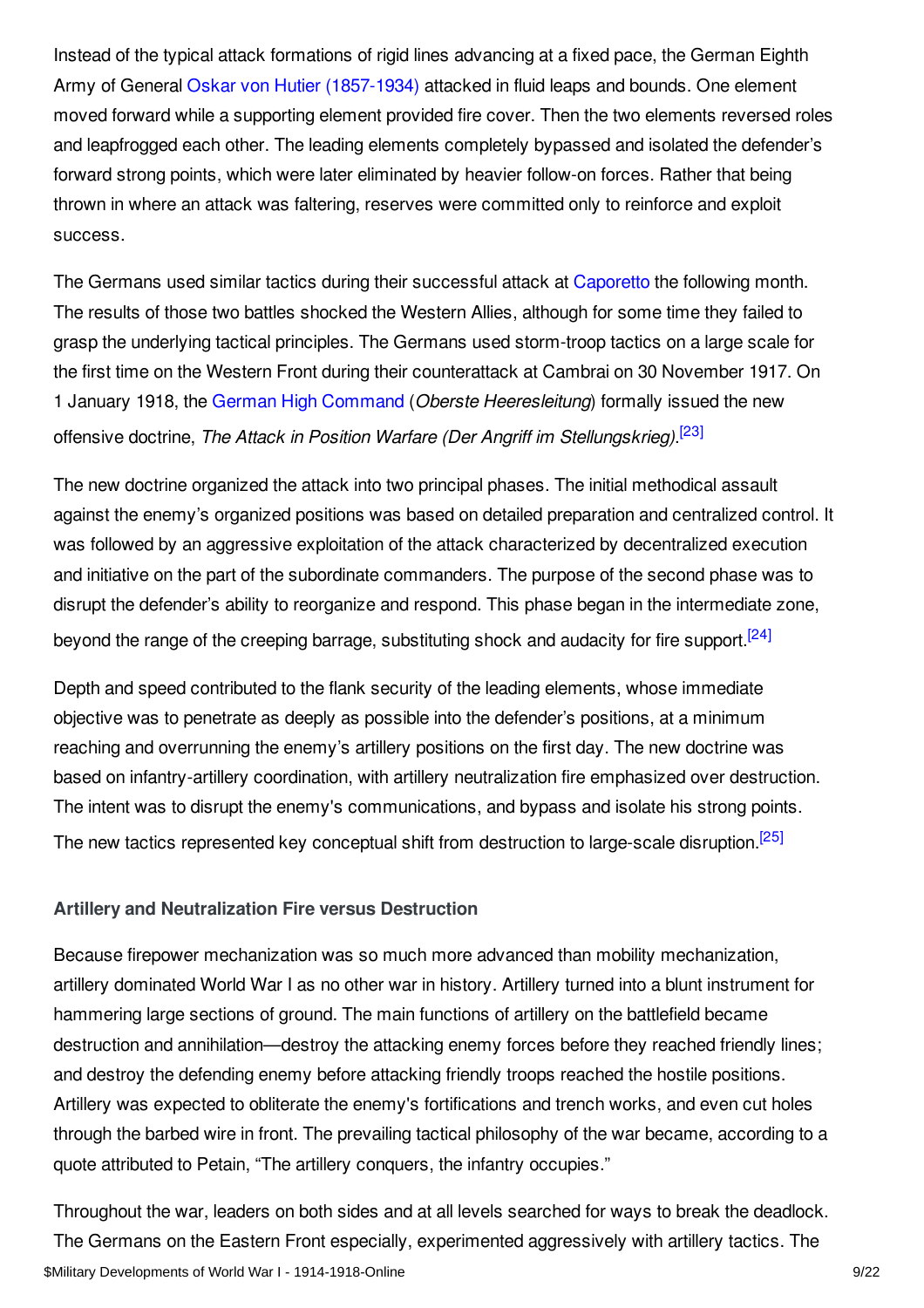key to the new fire support thinking that started to emerge during 1916 was the idea that artillery fire was more effective when its tactical effect was neutralization rather than destruction. While neutralization was a temporary effect, it only had to last long enough for the attacking infantry to take the objective. Thus, the evolving artillery neutralization tactics complemented the emerging infantry infiltration tactics.

<span id="page-9-0"></span>The most influential artillery tactician of the war was Colonel Georg [Bruchmüller](/index/names/119393735) (1863-1948), a previously obscure, medically retired German officer recalled to active duty in 1914.<sup>[\[26\]](#page-18-15)</sup> Starting on the Eastern Front as early as 1915 and culminating in the 1917 battle of Riga, Bruchmüller experimented with and developed fire support methods that were radical departures from convention. Bruchmüller was one of the earliest advocates of neutralization. He understood the counterproductive nature of the long, destruction-oriented artillery preparations that actually made the attack more difficult and telegraphed the attacker's intent. Thus, while the artillery preparations prior to attacks in the West were lasting weeks, Bruchmüller planned and executed preparations in the East lasting only a few hours, yet achieving better effect. Although preparations were not long, they were incredibly violent—designed not to obliterate a defending enemy, but to stun him senseless. In Bruchmüller's own words, "We desired only to break the morale of the enemy, pin him to his position, and then overcome him with an overwhelming assault."<sup>[\[27\]](#page-18-16)</sup>

<span id="page-9-1"></span>Bruchmüller was one of the first to organize artillery preparations into distinct phases, with each phase intended to accomplish a specific tactical purpose. The typical Bruchmüller preparation had three main types of phases: A short surprise strike on command and control and communications targets; A period of reinforced fire against the enemy artillery; and attack in depth of the defender's infantry positions. Bruchmüller concluded the last phase with a short sub-phase of saturation fire against the leading enemy infantry positions.<sup>[\[28\]](#page-18-17)</sup> Both the U.S. and Soviet/Russian Armies to this day use variations of the basic Bruchmüller preparation model.

<span id="page-9-3"></span><span id="page-9-2"></span>At the battle of Lake Narotch in April 1916, Bruchmüller became the first artillery commander in the German army to plan and coordinate fires above the divisional level.<sup>[\[29\]](#page-18-18)</sup> One of his greatest innovations was a system of task-tailored artillery groups, each with a specific mission to perform during the battle. Ignoring the organizational differences between German field artillery and foot artillery (heavy artillery), Bruchmüller assembled his groupings with combinations of both types of units and guns, based on the requirements of the specific mission. He managed to do this in the face of significant opposition from many of the hide-bound traditionalists in the German army. The main mission of the counter-artillery groups (*Artilleriebekämpfungsartillerie*, or AKA) was to neutralize the enemy's artillery. The counter-infantry groups (*Infantriebekämpfungsartillerie*, or IKA) struck at the enemy infantry positions. During the reinforced counter-battery phase of the preparation, however, the IKA guns joined in with the AKA guns to overwhelm the enemy batteries.

Bruchmüller was also an early proponent of centralized fire planning and command and control. The IKA units were controlled by the divisions, the AKA units were controlled by corps. At the field army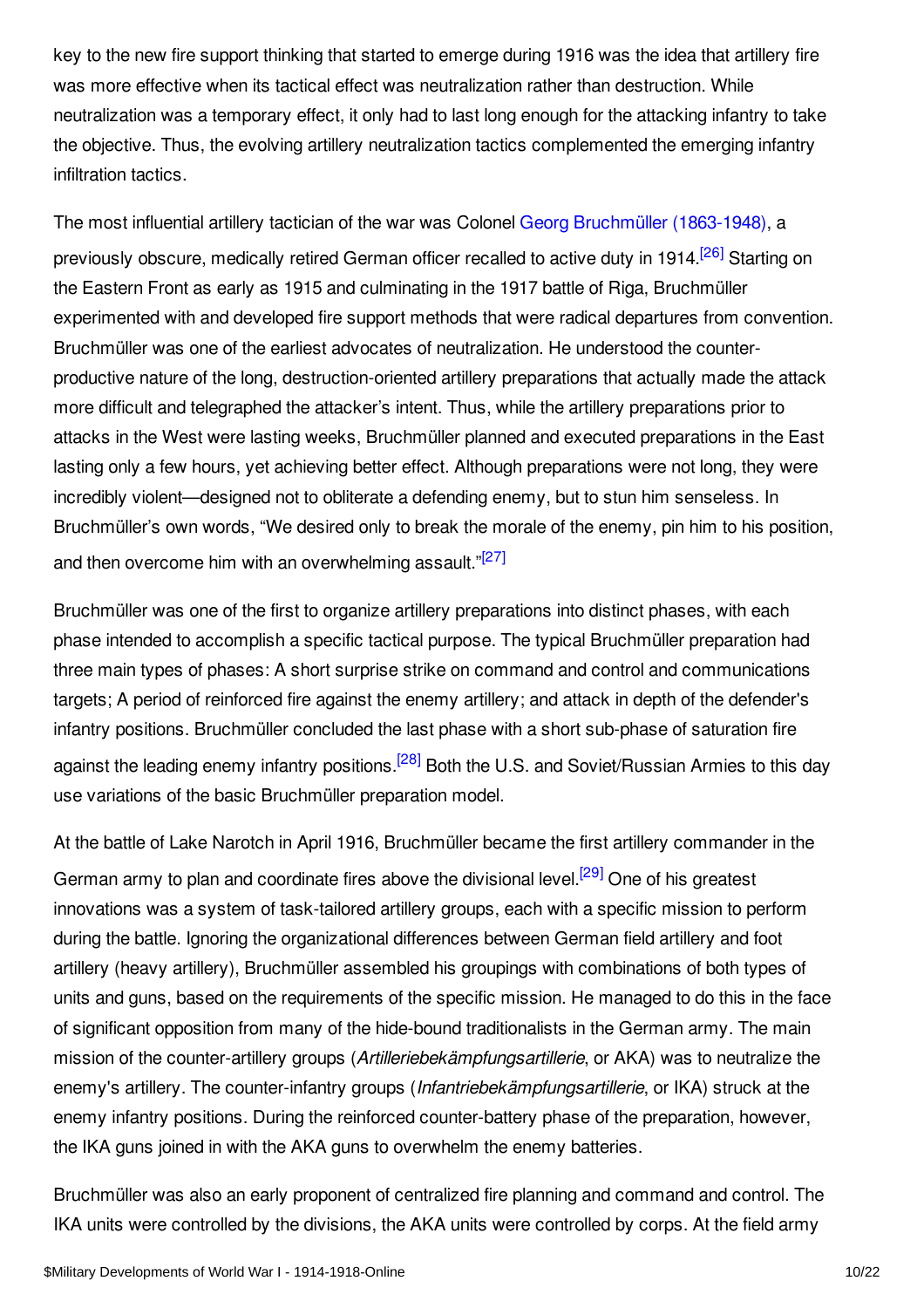level, Bruchmüller established special heavy artillery groups (*Schwerste Flachfeuerartillerie*, or SCHWEFLA). These units fired highly selective destruction missions against critical high-value targets, including rail centers, bridges, and concrete-reinforced command posts. At the corps level, Bruchmüller also established long-range artillery groups (*Fernkämpfartillerie*, or FEKA), whose mission was interdiction against reserves and other deep targets. Bruchmüller's FEKA groups were among the first units to appear on the modern battlefield with a specific deep-battle mission, and were the first tube artillery units to deliver operational fires.

Accuracy in artillery fire was, and still is, the principal technical challenge. The primary way to achieve accuracy was to fire a registration against a target having a precisely known location. By comparing the "should-hit" firing data to the "did-hit" data a set of corrections was derived and applied against future targets. The system worked something like zeroing a rifle. The only problem was that in registering, an artillery battery gave away its position, and it usually became an instant enemy counter-battery target in the process. Also, hundreds of batteries suddenly registering in a given sector were a clear indicator that a major attack was in the works.

While still on the Eastern Front Bruchmüller experimented with various methods to eliminate or abbreviate the registration, and thereby avoid telegraphing the attack. After Bruchmüller was transferred to Western Front in late 1917, he learned about and quickly became the principal advocate of a newly developed mathematical technique to "predict" registration corrections from careful measurement of weather conditions and muzzle velocity characteristics of each gun tube. The system, developed by Captain Erich Pulkowski [\(1877-19??\)](/index/names/1070597449), required precise calibration data from each gun tube to determine its velocity error, which the Germans called "special influences." The gun, however, did not need to be fired in the line to obtain such data. It could be done in a rear area, where the calibration firing could not be observed by the enemy. The special influences were then algebraically combined with the weather, or "daily influences." The Germans used a limited version of the ["Pulkowski](/article/german_spring_offensives_1918) Method" during Operation MICHAEL, the first of the great Ludendorff Offensives in March 1918. They used the full version of the system in the remaining four of the 1918 offensives. The result was stunning tactical surprise.<sup>[\[30\]](#page-18-19)</sup> The basic mechanics of the Pulkowski Method are still used by all NATO armies today as the MET+VE procedure, albeit computerized.

<span id="page-10-0"></span>Bruchmüller was not the only artillery innovator of the war, of course; nor did he personally develop all of the techniques he used so effectively. He did, however, perfect many of them on the battlefield, and he was the first to integrate them all into a comprehensive and devastatingly effective system. French artillerymen, for the most part, were always several steps behind the Germans. They were slow to accept a return to neutralization, and to understand the value of surprise. Several British Gunners, on the other hand, had been advocating many of the same principles as the war progressed. Foremost among that group were Lieutenant-General Sir Noel Birch [\(1865-1939\)](/index/names/1070598046), Major-General Sir Herbert Uniacke [\(1866-1934\)](/index/names/1070598356) - known in Royal Artillery circles as "the British Bruchmüller" - and Brigadier-General Henry H. Tudor [\(1871-1966\)](/index/names/1070598631). For the most part, they were held back by Field Marshal Sir Douglas Haig's [\(1861-1928\)](/index/names/119023342) prejudices on artillery, and the more rigid British staff system. The British attack at Cambrai actually pre-dated the Germans in the use of a \$Military Developments of World War I - 1914-1918-Online 11/22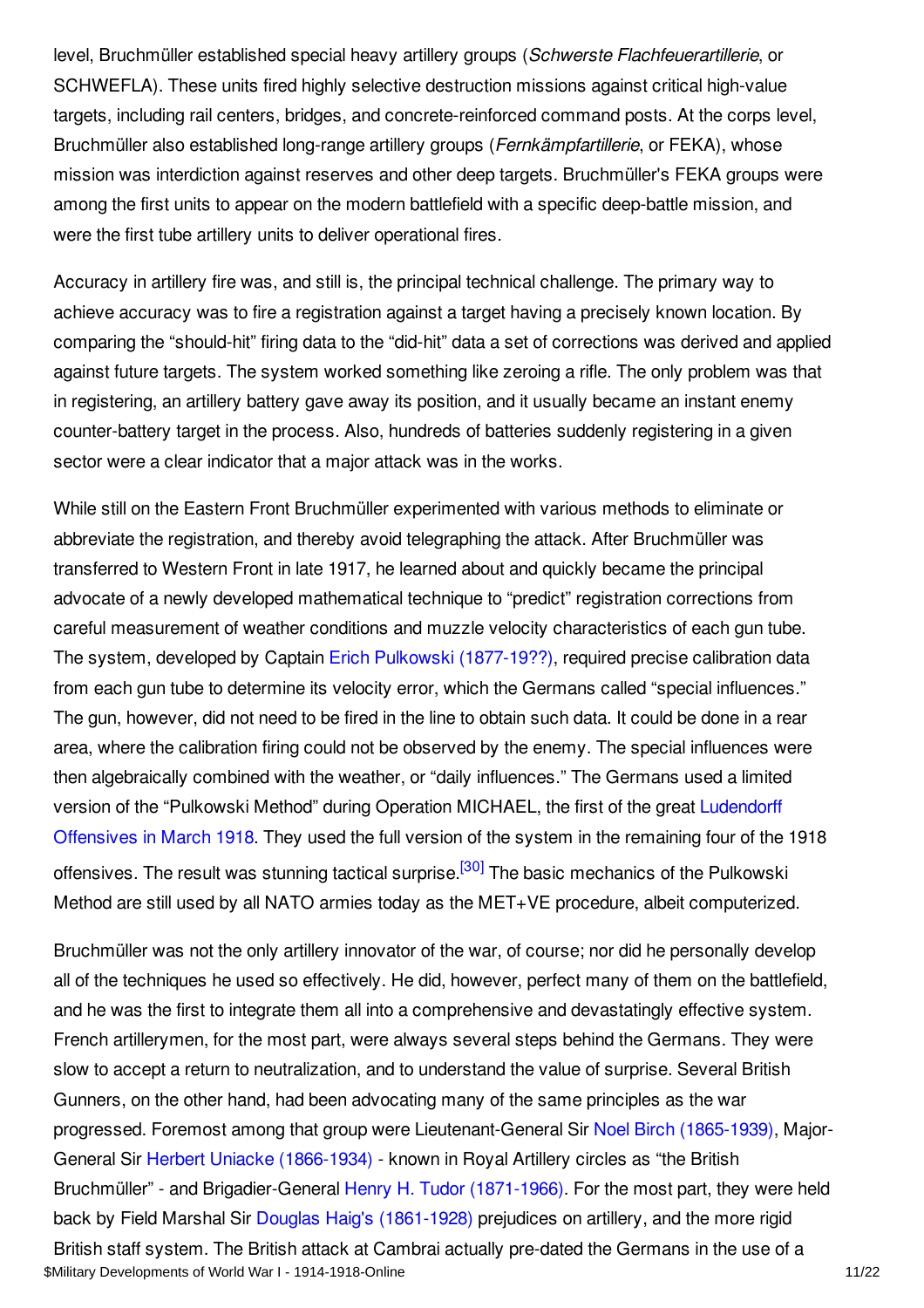system to predict artillery corrections without registering. Technical errors in the application, however, produced mixed results.

#### <span id="page-11-0"></span>**Tanks**

The tank was either the most potentially decisive weapon of World War I, or the most overrated. Almost one hundred years after the end of the war the debate continues. What is clear is that the Germans were far slower than the Allies to recognize the potential of the new weapon system, and a number of factors contributed to this. Even before the start of the war, the Germans had conducted trials with armored cars armed with light guns and machine guns. General Friedrich von Bernhardi [\(1849-1930\)](/index/names/118658468) dismissed the whole thing, writing, "[...] no serious military value can really be attached to these experiments."<sup>[\[31\]](#page-18-20)</sup> The British used tanks for the first time on the [Somme](/article/somme_battles_of) on 15 September 1916. Committed in small numbers, they produced some initial surprise effect, which did not last long. The French first used them on 16 April 1917, but the results were bad because of poor terrain.

<span id="page-11-1"></span>The initial poor results led General Erich Ludendorff [\(1865-1937\)](/index/names/118574841) and many others at German Army Supreme Command (*Oberste Heeresleitung*, or OHL) to conclude that the tank was little more than a nuisance weapon that could be neutralized with the right tactics. The German solution included special training for artillery crews, the construction of anti-tank obstacles, and the introduction of a 13 mm anti-tank rifle that required a crew of two to operate it. The first German tactical manual on tank operations, issued in January 1918, classified the tank as an auxiliary weapon that could not be decisive on its own. Its primary mission, rather, was to support the infantry in reaching its objectives. Ludendorff thought that the primary functions of the tank were crushing enemy barbed wire and overrunning machine gun positions.

<span id="page-11-2"></span>Some of the General Staff officers at OHL, however, began to see the tank differently after the British committed them in mass for the first time at Cambrai on 20 November 1917. After the Allies' 18 July 1918 counterattack at the Marne, which was spearheaded by 759 tanks, OHL General Staff officer Colonel Albrecht von Thaer [\(1868-1957\)](/index/names/120316080) noted in his diary that, "even Ludendorff" should now recognize the power of the tank.<sup>[\[32\]](#page-18-21)</sup> Nonetheless, Ludendorff in his post-war memoirs continued to insist; "The best arms against tanks are the nerves, discipline, and intrepidity. Only with the decline in discipline and the weakening of the fighting power of our infantry did the tanks in their mass employment and in conjunction with smoke gain a dangerous influence on the course of military events."<sup>[\[33\]](#page-18-22)</sup> The Germans finally produced their own massively large A7V tank, but they only fielded fifteen of them and used another seventy-five captured Allied tanks. By the end of the war, the British had built 2,636 tanks and the French had built 3,900. Thousands more were on order for the Allies' anticipated 1919 campaign.<sup>[\[34\]](#page-18-23)</sup>

<span id="page-11-5"></span><span id="page-11-4"></span><span id="page-11-3"></span>The question remains - just how effective was the tank in World War I? [Major-General](/index/names/119367696) J.F.C. Fuller (1878-1966) argued that the Germans would have won the war in early 1918 if they had concentrated all their [manufacturing](/index/names/116600691) resources on field guns and tanks.<sup>[\[35\]](#page-18-24)</sup> Even General Hermann von Kuhl \$Military Developments of World War I - 1914-1918-Online 1200 1200 1200 1200 1200 1200 12022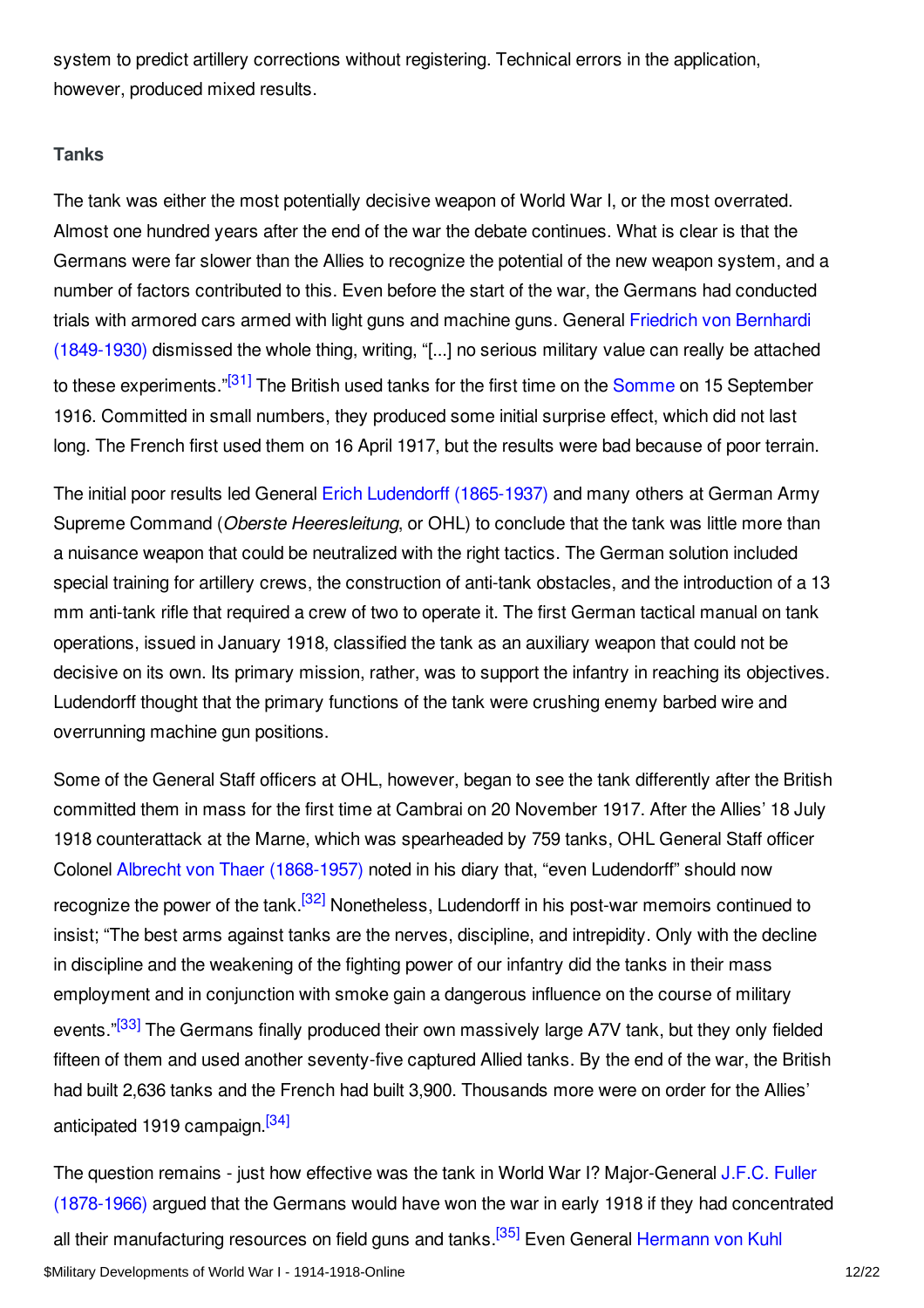<span id="page-12-2"></span><span id="page-12-1"></span>(1856-1958) wrote that the March 1918 Operation MICHAEL offensive would have succeeded, "[...] if 600 tanks had cleared the way for our infantry."<sup>[\[36\]](#page-19-1)</sup> But Major-General Hubert Essame [\(1896-1976\)](/index/names/1070606030) later posed the question that if tanks alone had been the panacea for victory in 1918, how then did the Germans manage to penetrate so much deeper during their Spring 1918 Offensives without tanks than the Allies did later with them?<sup>[\[37\]](#page-19-2)</sup> John Terraine [\(1921-2003\)](/index/names/103521427X) pointed out that the number of tanks the Allies managed to mass for the first day of any given attack did not matter, regardless of how spectacular the results that day might seem. The important fact was how many operational tanks they had in action on the second and subsequent days of the attack. Tanks in 1918 were mechanically very unreliable. And, as the German experience against tanks increased, their antitank methods became more sophisticated and effective.

During the 18 July 1918 counterattack at the [Marne](/article/marne_battles_of_the) by General Charles Mangin's [\(1866-1925\)](/index/names/119061007) French Tenth Army, 346 tanks were available; only 225 actually made it across the line of departure; and 102 were knocked out. On the following day, 195 were operational, and fifty of those were knocked out that day. By the third day, the French had only thirty-two operational tanks. During the British counterattack at Amiens on 8 August 1918, Ludendorff's "Black Day of the German Army," 414 tanks were available for action on the first day; 145 on the second day; eighty-five on the third day; thirty-eight on the fourth day; and by 12 August the British had only six operational tanks <sup>[\[38\]](#page-19-3)</sup>

<span id="page-12-3"></span>The potential of the tank in World War I may be overrated, but its impact on the conduct of land warfare after 1918 cannot be disputed. [Britain](/article/great_britain), [France](/article/france), [America](/article/united_states_of_america), [Germany](/article/germany), and the Soviet Union all developed tanks during the interwar years. But no matter how sophisticated and advanced a military technology may be, its effectiveness in actual war is a function of the tactics with which the hardware is employed. During the Battle of France in May and June 1940, the French and the British combined actually had more tanks than the Germans, and the Allied tanks were generally better; but the Allies dispersed their tanks across their line, in "penny packets." The Germans concentrated their tanks into powerful *Panzer* divisions, which they then directed against decisive objectives. In hindsight, the lesson of concentration was clearly there to read from the September 1915 experience on the Somme.

#### <span id="page-12-0"></span>**Air Power**

Perhaps no other weapon system ever went through a steeper growth curve than the aircraft in World War I. At the start of the war, airplanes were used for [reconnaissance](/article/reconnaissance_and_observation) only. By the end of the war, all sides had purpose-built aircraft for reconnaissance, bombing, and air superiority roles. In 1917, the Germans introduced the Junkers J-1, armed with three machine guns and a bomb load. It was both the world's first all-metal aircraft, and the first one specifically designed for ground attack and infantry close support.<sup>[\[39\]](#page-19-4)</sup>

<span id="page-12-4"></span>In September 1915, aircraft losses on both sides of the Western Front totaled thirty-seven. By August 1918, the combined total was 832. Throughout the war, the Germans produced some 47,637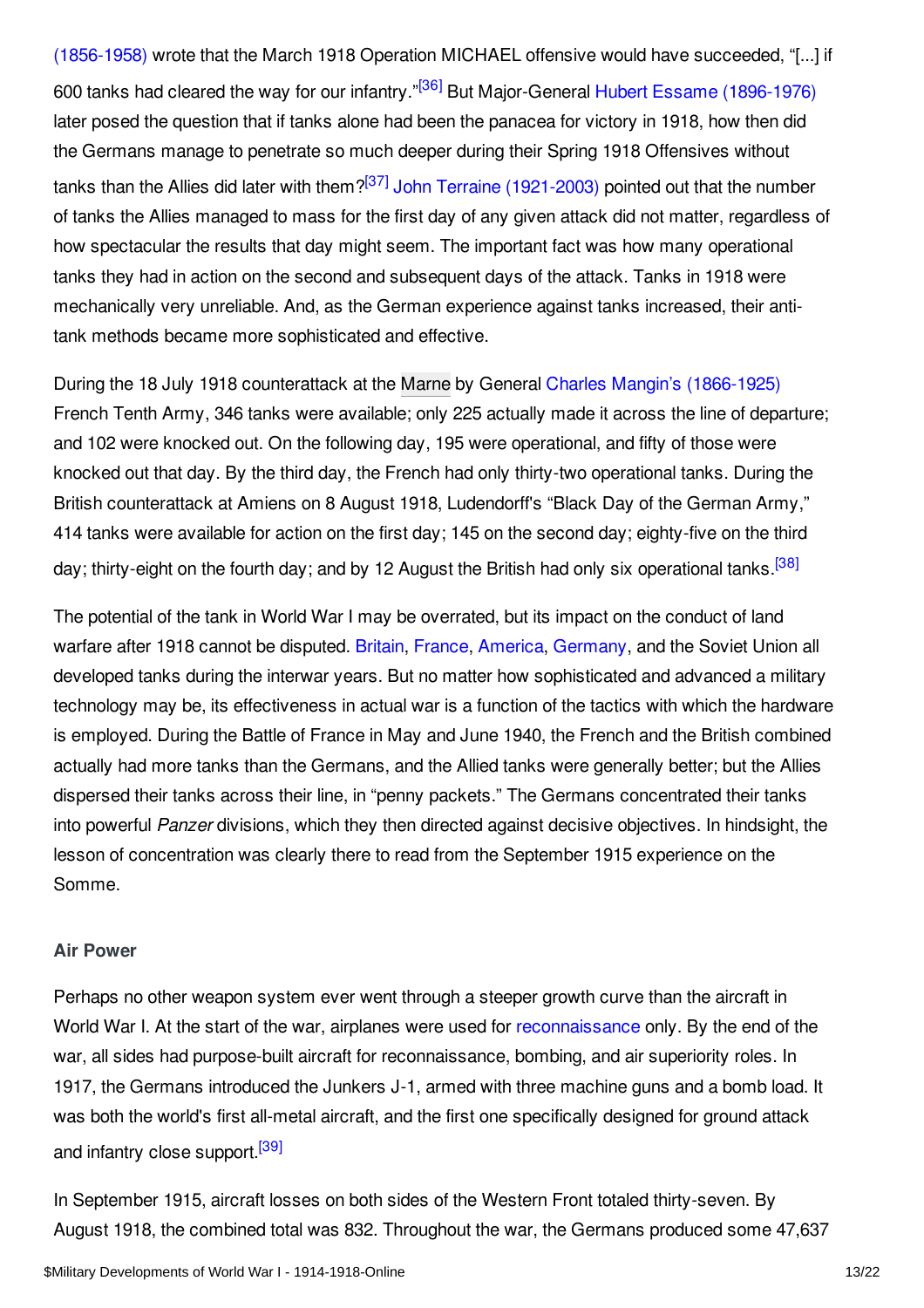<span id="page-13-1"></span>aircraft of 150 different types. The Allies produced 138,685.<sup>[\[40\]](#page-19-5)</sup> At any given time, the Allies outnumbered the Germans 2:1 in the air. The Germans countered Allied numerical superiority by forming larger units and concentrating their forces in the sectors where they needed local air superiority to support ground operations. The Germans consistently shot down between two and three Allied aircraft for each of their own losses. Training deaths accounted for 25 percent of the total German pilot losses, while in the Royal Flying Corps the figure was closer to 50 percent.<sup>[\[41\]](#page-19-6)</sup>

<span id="page-13-2"></span>The aircraft of 1918 were still very primitive compared to the aircraft of World War II, and especially today. But most of the military functions of modern aircraft were in place by the end of World War I. The two exceptions were cargo aircraft and the helicopter. Between the world wars, transport, or cargo aircraft developed, and as their range and carrying capacity increased, the military airlift function expanded accordingly. Transport aircraft also made airborne, or parachute troops possible. Introduced in the closing days of World War II, the helicopter initially was used for observation and transporting light loads into forward areas with no airstrips. By the Vietnam War, armed helicopter gunships took on much of the ground support function, and larger transport helicopters were capable of carrying troops directly into battle, replacing much of the function of parachute troops.

<span id="page-13-3"></span>Between the world wars, different countries pursued alternate paths in the development of military aviation. Britain and the United States especially, followed the theories of World War I Italian General Giulio Douhet [\(1869-1930\)](/index/names/119322048) in developing large aerial fleets of strategic bombers.<sup>[\[42\]](#page-19-7)</sup> Germany, on the other hand, developed the Luftwaffe based on air superiority fighters, ground attack dive bombers, and shorter range medium bombers. When World War II started, neither side had a properly balanced air force, but American industrial superiority enabled the Allies to correct the deficiencies during the course of the war.

#### <span id="page-13-0"></span>**Command, Control, and Communications**

Communications provide the vital link that ties together fire and maneuver and makes possible the coordination and synchronization of many elements over a wide area. Effective, secure, and rapid communications are an essential prerequisite for the successful prosecution of modern war.

The real-time and near-real-time communications systems modern soldiers take for granted did not exist during World War I. Morse code and telephone voice communications by wire were fairly well developed, but radio was in its infancy. All armies made extensive use of non-electronic communications systems that had been in use for hundreds, if not thousands of years. The faster electronic systems were more effective in the defense, the older and slower manual systems were more effective in the offense. This, especially, made responsive fire support difficult, as artillery observers moved forward with the advancing infantry and had no rapid means to coordinate with their batteries.

The more primitive communications techniques were much slower, but also tended to be more reliable under combat conditions. Messengers, both foot and mounted, had the highest casualty \$Military Developments of World War I - 1914-1918-Online 14/22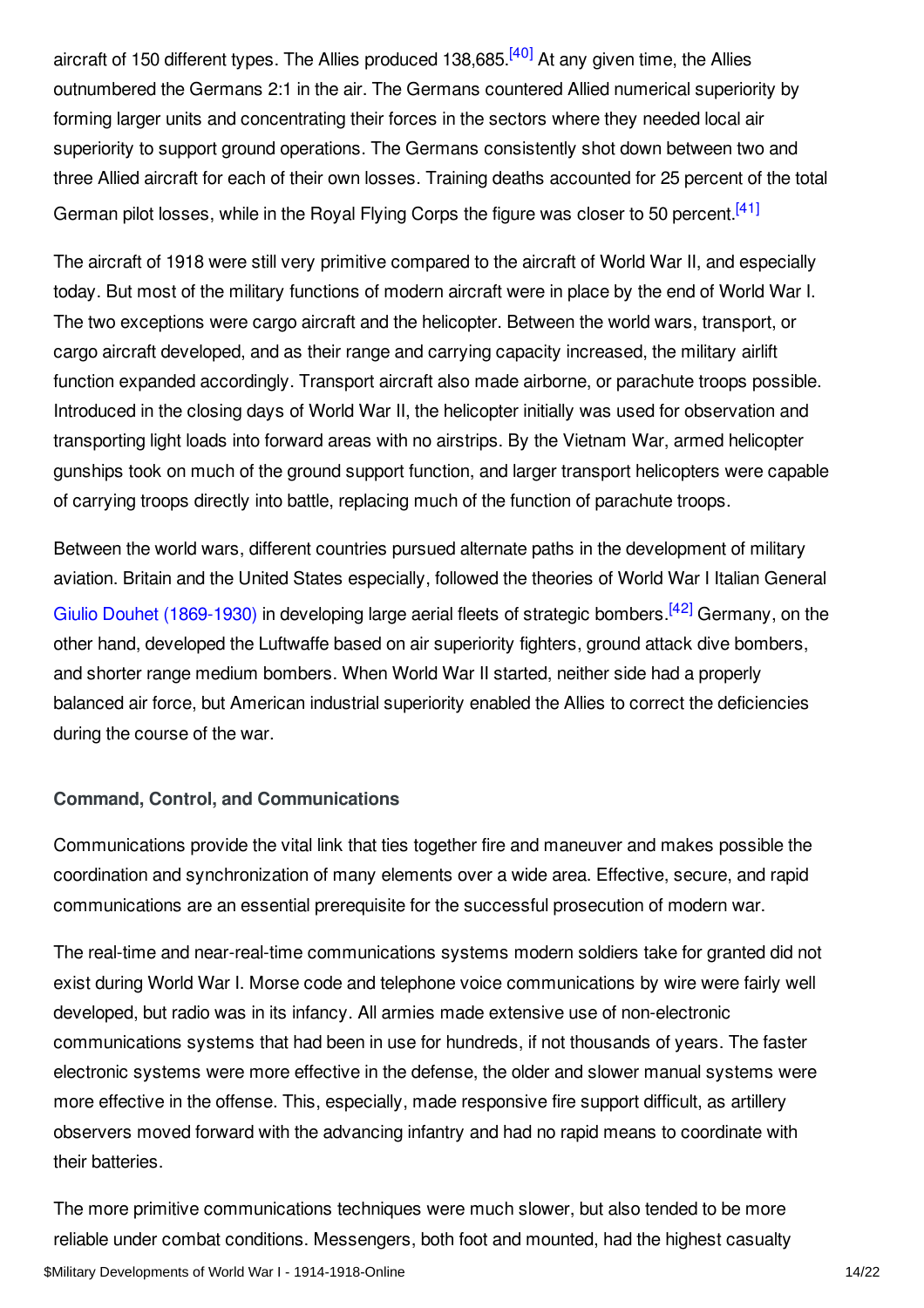rates of any job in the war. But, when multiple messengers were sent out with the same message, the system was generally reliable under fire. Both sides also made wide use of carrier pigeons and messenger dogs. The dogs were very reliable within a two-kilometer radius. The pigeons were relatively uninfluenced by fire and gas, but they required clear weather and were only effective for front-to-rear communications.

<span id="page-14-1"></span>All sides tried various ways to exercise effective command and control over a wide area with the primitive and slow communications technology of the day. The Allies generally tried to centralize both planning and execution at the highest levels, which in the end robbed subordinate commanders of all initiative and made it almost impossible to exploit rapidly tactical opportunities as they arose.<sup>[\[43\]](#page-19-8)</sup> The Germans, on the other hand, retained a fairly high level of centralized planning, but pushed the execution down the chain of command as far as possible. The Germans also permitted their junior leaders on the spot far greater latitude in determining how to execute orders. That system developed into what today is called *Auftragstaktik*, generally defined in English as mission-oriented tactics. During World War II, the Wehrmacht developed *Auftragstaktik* to a high art. Ever since World War II the U.S. army has done much talking about *Auftragstaktik*, but still has great difficulty in making it work.<sup>[\[44\]](#page-19-9)</sup>

<span id="page-14-2"></span>Advances in communications technologies continued at a rapid pace between the two world wars. In ground operations, radio made it possible for commanders to synchronize and control units spread over vast distances. It also reduced most of the reaction times necessary for artillery support, and gave fire direction officers the ability to mass fire from many widely spread batteries onto a single target, with devastating effect. In the air, radio communications made it possible for aircraft in flight to coordinate their actions, and to coordinate close support for troops on the ground. Radar was one of the very few electronic technologies of World War II that did not have its origins in World War I.

#### <span id="page-14-0"></span>**War at Sea**

World War I changed naval [warfare](/article/naval_warfare) forever. The great irony of World War I was that no truly decisive naval battle ever took place, although sea [power](/article/sea_power), in the form of the naval blockade of [Germany](/article/naval_blockade_of_germany), was one of the decisive factors in the war's outcome. The indecisive Battle of [Jutland](/article/jutland_battle_of) in 1916 was history's first, and last, major clash between two modern battleship fleets. When the HMS *[Dreadnought](/article/dreadnought_hms)* was launched in 1906, it instantly made every other battleship in the world obsolete. Yet, by 1918, Dreadnought-type battleships themselves were well on the way to becoming obsolete.

Most of the world's major navies entered World War I regarding the submarine as an auxiliary craft, a nuisance weapon at best. The Germans, however, turned to U-boats in a major way after they decided it was more important to maintain their surface High Seas Fleet as a "fleet in being," rather than risking it in a decisive engagement. When U-boats started attacking Allied shipping in the Atlantic and Mediterranean, the Allies began to develop countermeasures resulting in the doctrines of modern submarine warfare and anti-submarine warfare. Convoying emerged as the principal defensive technique, which would prove its worth to an even greater degree during World War II. \$Military Developments of World War I - 1914-1918-Online 150 and 150 and 150 and 15/22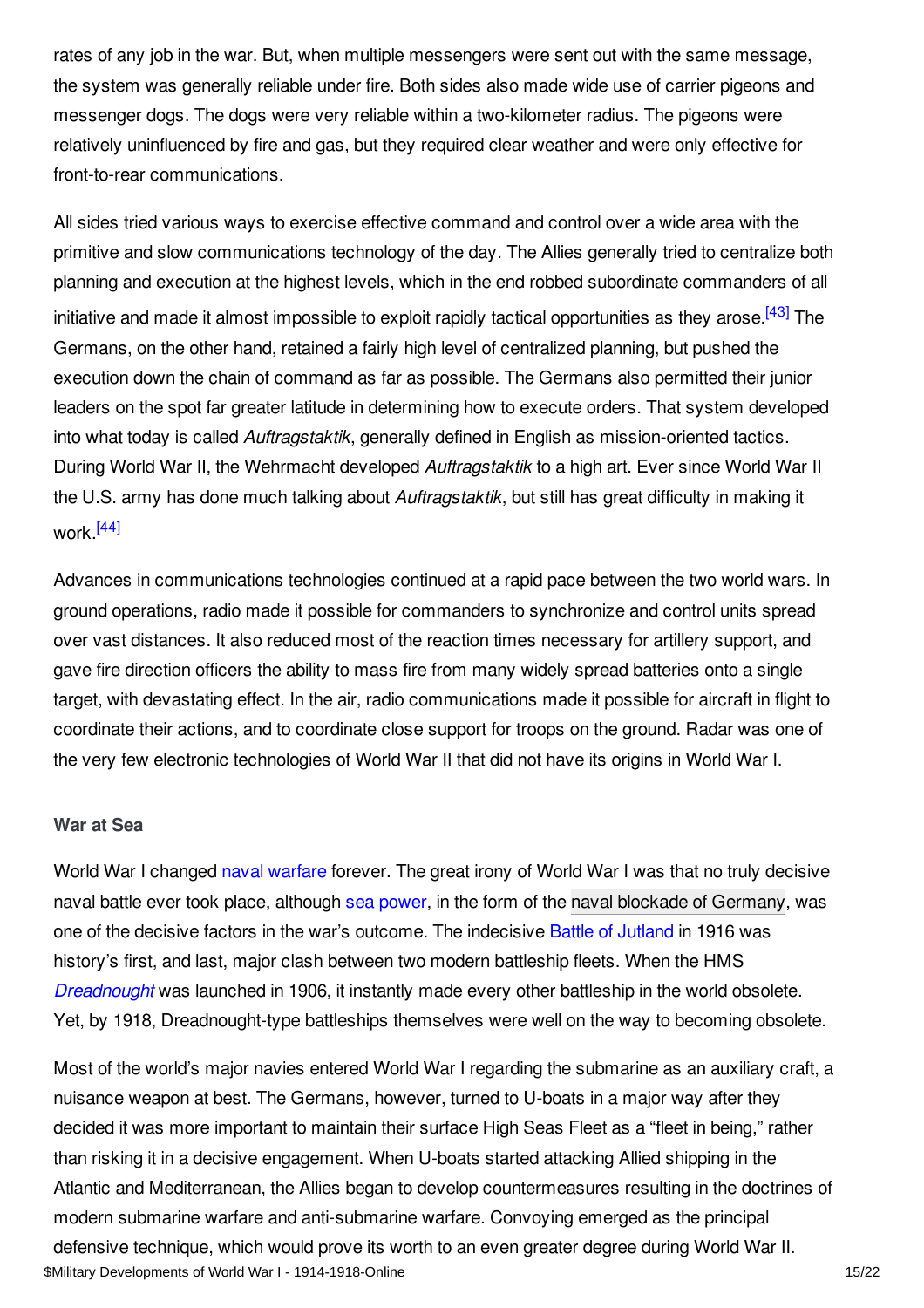<span id="page-15-1"></span>Early research efforts into sonar (which the British called ASDIC) did not result in a deployable system by 1918, but it did shortly thereafter. Average U-boat life expectancy was only six war patrols. During the war, the Germans built 344 U-boats, but by mid-1917, they had lost 150.<sup>[\[45\]](#page-19-10)</sup> As early as 20 June 1917 Admiral Sir John Jellicoe [\(1859-1935\)](/index/names/11877610X), the First Sea Lord, shocked a meeting of the British War Cabinet by telling them that owing to the great shortage of shipping due to German submarines, it would be impossible for Britain to continue the war in 1918. "There is no good in discussing plans for next spring," he said, "we cannot go on."<sup>[\[46\]](#page-19-11)</sup> Although the War Cabinet refused to accept Jellico's bleak assessment, British maritime commerce was nonetheless under severe pressure.

<span id="page-15-2"></span>Naval aviation started with battleships and cruisers carrying individual floatplanes for scouting purposes. Launched from shipboard catapults, the aircraft mounted pontoons rather than standard wheeled landing gear. After returning from a patrol the aircraft could land in the water near the ship, to be recovered by a shipboard crane and placed back on the catapult for re-launch. On 4 May 1912, the first plane to take off from a ship underway flew from the deck of the pre-dreadnaught battleship HMS *Hibernia*. Before World War I ended, the first flat-deck aircraft carrier entered service. HMS *Argus* in 1918 was the first warship capable of launching and landing naval aircraft. By the start of World War II, the aircraft carrier was the world's premier strategic power projection platform. All world-class naval fleets today are based on the submarine and the aircraft carrier.

### <span id="page-15-0"></span>**The Operational Level of War**

<span id="page-15-3"></span>World War I marked the start of the emergence of operational art and the modern operational level of warfare, as distinct from the tactical and the strategic levels. The purpose of tactics is to win battles. The purpose of strategy is to win wars. The purpose of the operational art is to win the campaigns, which are based upon battles and which in turn contribute to strategic victory.<sup>[\[47\]](#page-19-12)</sup> The operational level of war is the vital link between the tactical and strategic levels.

<span id="page-15-4"></span>Strategy and tactics have long been identified as distinct albeit connected spheres of military theory and action. The notions of the operational art and the operational level of war are of far more recent origin. The military theories underlying the operational art did not evolve uniformly; rather, they progressed sporadically over the course of the last two centuries. In earlier times, it was often possible to win a war by winning a single decisive battle, what the Germans called the *Vernichtungsschlacht* (the battle of annihilation). That became less and less likely as wars became larger and more technologically complex. The experience of World War I dramatically demonstrated that single engagements no longer guaranteed the successful outcome of a campaign, and that cumulative tactical success was no guarantee of strategic success. Decision could only brought about by "successive operations linked by intent, location, allocation of resources, and concerted action."<sup>[\[48\]](#page-19-13)</sup> This was the clear lesson of the failed German Spring Offensives of 1918. Instead of a coherent series of operations, each designed to build upon the success of the previous one, the Germans between 21 March and 15 July 1918 launched five separate large-scale attacks, each one \$Military Developments of World War I - 1914-1918-Online 16/22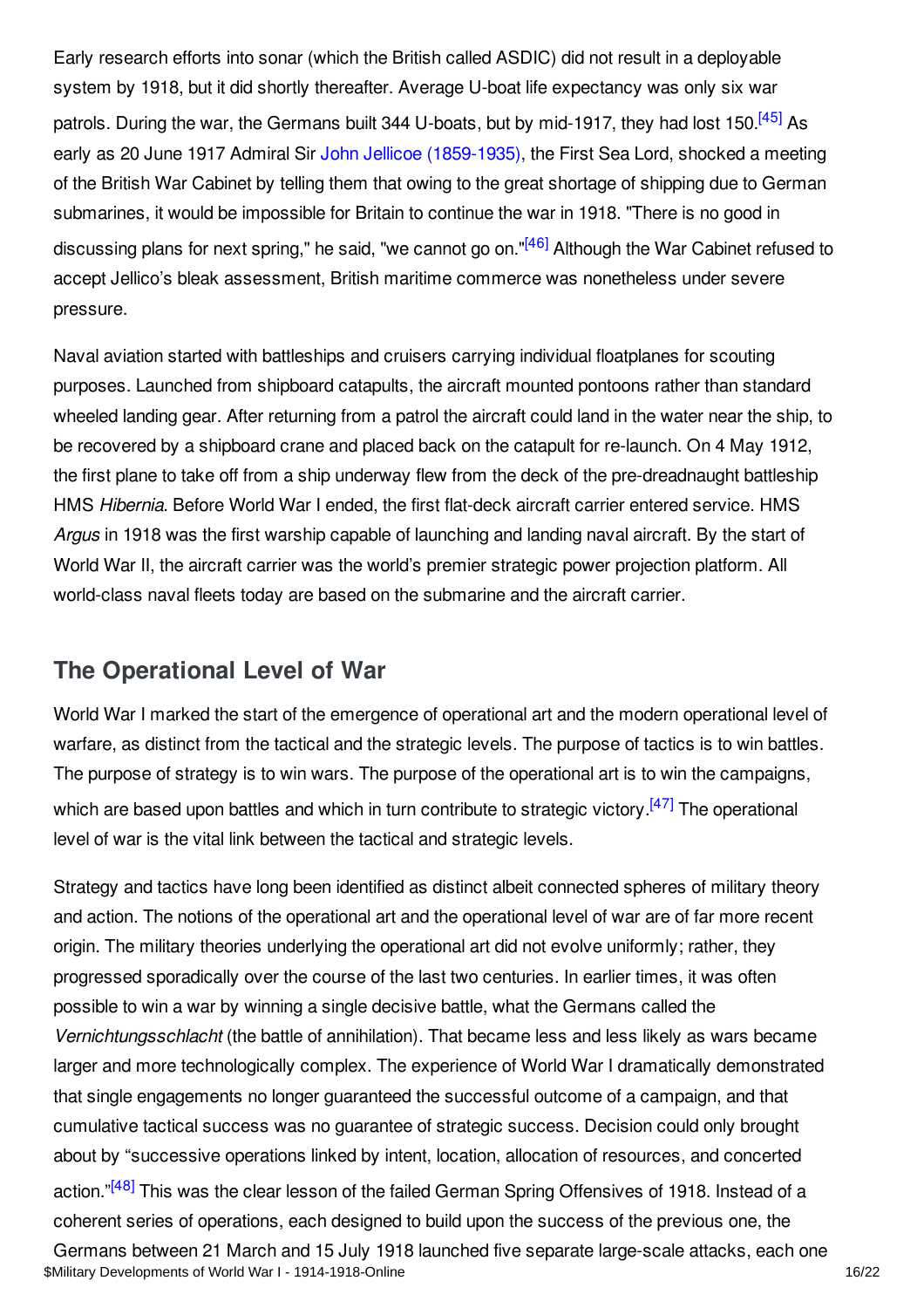<span id="page-16-1"></span>intended to be the decisive battle that ended the war. When one offensive failed, they tried the same sort of thing again somewhere else.<sup>[\[49\]](#page-19-14)</sup> The Allied "Hundred Days [Campaign](/article/hundred_days_offensive)" that followed, however, was just such a series of coordinated and synchronized blows that in the end defeated Germany militarily. Between 1914 and the middle of 1918, however, most military leaders surrounded by the fog of war repeatedly tried to plan and conduct single battles of annihilation, such as at Verdun or the Somme, that would produce decisive strategic results.<sup>[\[50\]](#page-19-15)</sup>

<span id="page-16-3"></span><span id="page-16-2"></span>During the years following World War I, Soviet military theorists especially made many significant contributions to the evolution of the operational art as we understand it today. Even prior to World War I, Russian military writers around 1907 introduced the concept of *Opertika*.<sup>[\[51\]](#page-19-16)</sup> Following World War I Soviet operational thought was advanced by the theories of Marshal Mikhail N. [Tukhachevsky](/index/names/118763091) (1893-1937) and Vladimir K. Triandafillov [\(1894-1931\)](/index/names/119462974). Triandafillov was the first to introduce the planning "norms" that became one of the benchmarks of Soviet operational planning during World War II and the era of the Cold War.

The post-World War I German army also contributed significantly to the understanding of the level of war between the tactical and the strategic. The 1933 edition of *Truppenführung*, the primary German warfighting manual of World War II, distinguished clearly between tactical and operational functions. [\[52\]](#page-19-17) The doctrine in *Truppenführung*, also laid the foundations for the Panzer operations of World War II and the form of highly mobile warfare popularly but incorrectly called *Blitzkrieg*.

<span id="page-16-4"></span>Although the evidence was clearly there from World War I on, most Western armies, particularly the American military and NATO, refused for many years to accept the construct of a level of war between the tactical and strategic, and a specific body of military theory called the operational art. That finally changed in the early 1980s, following the U.S. military's complete reevaluation of its military doctrine in the wake of the Vietnam War. The concept of the operational level of war is today almost universally accepted.

# <span id="page-16-0"></span>**Conclusion**

As British Major General Jonathan Bailey has noted:

Between 1917 and 1918 a Revolution in Military Affairs took place which, it is contended, was more than merely that: rather it amounted to a Military Revolution which was the most significant in the history of warfare to date, and remains so. It amounted to the birth of what will be termed the Modern Style of Warfare [...].

And further on he concludes:

<span id="page-16-5"></span>This was indeed so revolutionary that the burgeoning of armour, airpower and the arrival of the Information Age since then amount to no more than complements to it incremental technical improvements to the efficiency of the conceptual model of the Modern Style of Warfare - and they are themselves rather its products than its peers [\[53\]](#page-19-18)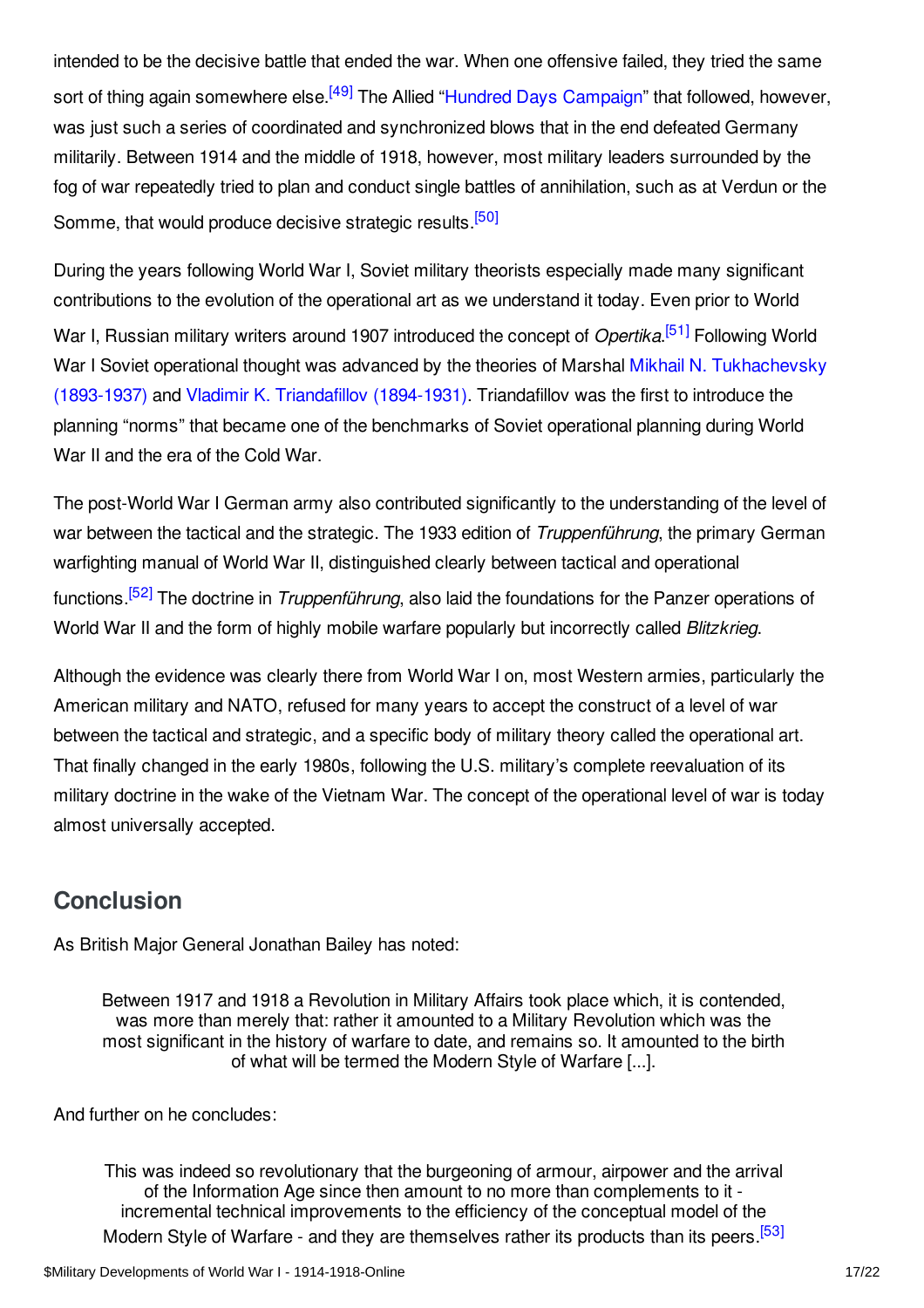It is no wonder, then, that the battlefield commanders of World War I had such great difficulty coming to terms with the changes taking place and formulating effective responses. But although all the wars that have followed World War I are more similar to it than it was to all the wars that proceeded, no two wars are ever exactly the same. Military planners cannot draw upon the same precise historical analysis that is central to, for example, the medical and legal professions. The key reason that military planners cannot forecast future contingencies in absolute terms is because it is in the very nature of war that enemies adapt against each other. Thus, soldiers must continually be prepared to deal with the unexpected and apply their training, doctrine, and equipment to the situation at hand. The real lesson of World War I, then, is that the true measure of military effectiveness is not what was successful in the past, but rather what works now.

David T. Zabecki, United States Naval Academy and University of Birmingham

### Section Editors: [Michael](https://encyclopedia.1914-1918-online.net/contributors/Michael_Neiberg) Neiberg; Sophie De [Schaepdrijver](https://encyclopedia.1914-1918-online.net/contributors/Sophie_De_Schaepdrijver)

#### <span id="page-17-0"></span>**Notes**

- <span id="page-17-1"></span>1. [↑](#page-2-0) The muscle-to-machine power paradigm shift is discussed in Travers, Tim: The Killing Ground: The British Army, The Western Front and the Emergence of Modern Warfare, 1900- 1918, London 1987.
- <span id="page-17-2"></span>2. [↑](#page-2-1) The shift from two- to three-dimensional warfare is discussed in Bailey, Jonathan B.A.: The First World War and the Birth of the Modern Style of Warfare, The Strategic and Combat Studies Institute, Camberley 1996.
- <span id="page-17-3"></span>3. [↑](#page-2-2) The transition from the contact battle to the deep battle is discussed in Zabecki, David T.: The German 1918 Offensives: A Case Study in the Operational Level of War, London 2006.
- <span id="page-17-4"></span>4. [↑](#page-3-2) Corum, James S.: The Roots of Blitzkrieg: Hans von Seeckt and German Military Reform, Lawrence 1992, p. 18.
- <span id="page-17-5"></span>5. [↑](#page-3-3) Dupuy, Trevor N.: A Genius for War: The German Army and General Staff, 1807-1945, New York 1977, p. 169.
- <span id="page-17-6"></span>6. [↑](#page-3-4) Herwig, Holger: The Dynamics of Necessity: German Military Policy During the First World War, in: Millett, Alan R./Murray, Williamson: Military Effectiveness, Volume I: The First World War, Boston 1988, pp. 94-95.
- <span id="page-17-7"></span>7. [↑](#page-3-5) Balck, William: Development of Tactics—World War, Bell, Harry (trans.), Fort Leavenworth 1922, p. 129.
- <span id="page-17-8"></span>8. [↑](#page-3-6) Theobeck, Kurt: Erfahrungen und Lehren des Weltkriegs 1914 bis 1918 auf Waffentechnichem und Taktischem Gebit (12 April 1920), Bundesarchiv/Militärarchiv, Freiburg, Germany, File RH 12-2/94.
- <span id="page-17-9"></span>9. [↑](#page-4-2) Bailey, Jonathan B.A.: Field Artillery and Firepower, Annapolis 2003, pp. 123-150.
- <span id="page-17-10"></span>10. [↑](#page-4-3) Bloch, Jan de: The Wars of the Future, in: Bloch, Jean de: Jean de Bloch: Selected Articles, Fort Leavenworth 1993, pp. 1-40.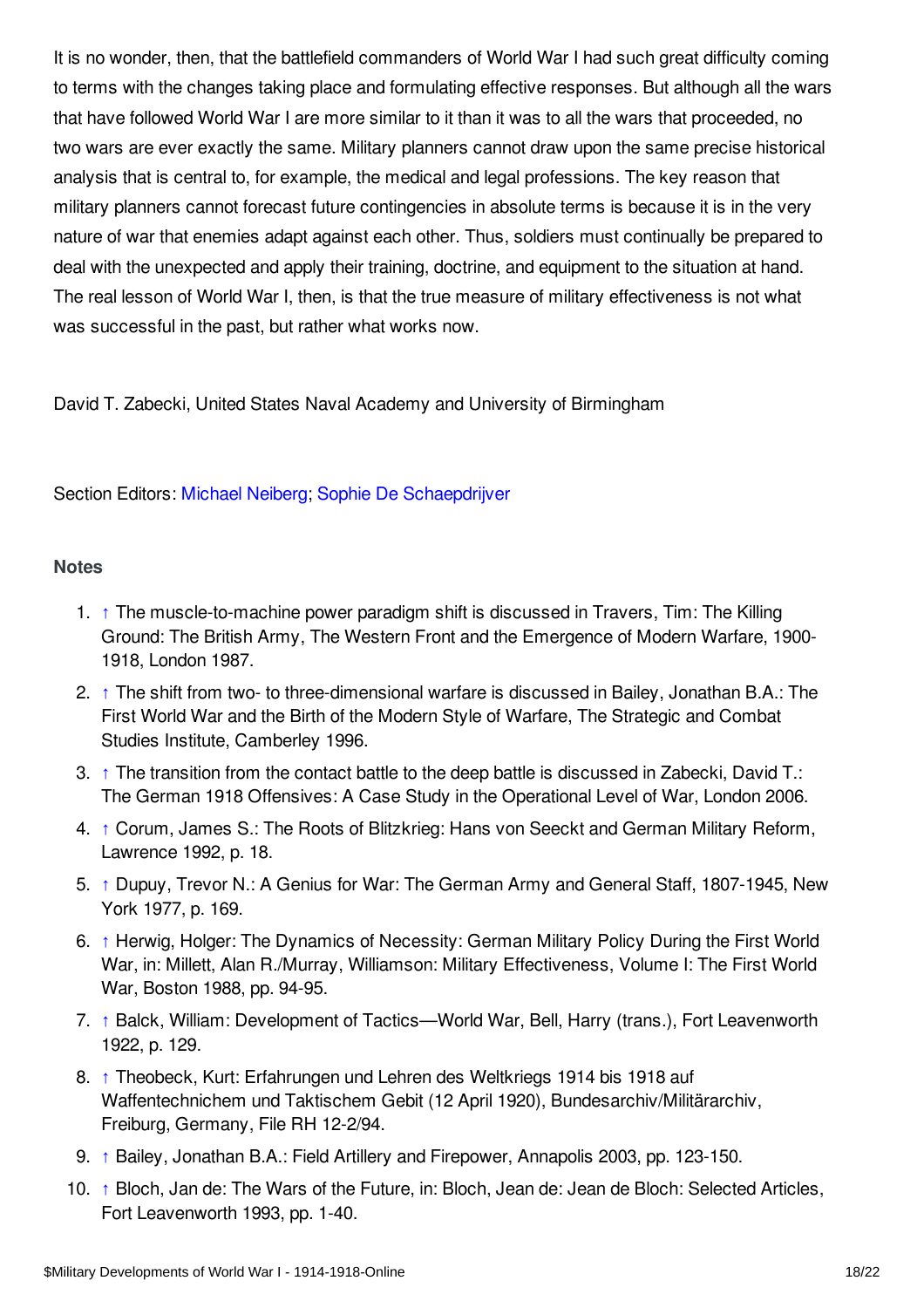- <span id="page-18-0"></span>11. [↑](#page-5-0) Strachan, Hew: The First World War, Volume I: To Arms, New York 2001, pp. 1005-1014; Herwig, Holger: Germany and the 'Short-War' Illusion: Toward a New Interpretation?, in: The Journal of Military History 66/3 (2002), pp. 681-693.
- <span id="page-18-1"></span>12. [↑](#page-5-1) Lupfer, Timothy T.: The Dynamics of Doctrine: Changes in German Tactical Doctrine During the First World War, Leavenworth Papers 4, Fort Leavenworth, Kansas July 1981, p. 2.
- <span id="page-18-2"></span>13. [↑](#page-5-2) Lucas, Pascal: The Evolution of Tactical Ideas in France and Germany During the War of 1914-1918, Kieffer, P.V. (trans.), Fort Leavenworth 1925, p. 6 (French publication, Paris 1923); Griffith, Paddy: Forward into Battle: Fighting Tactics From Waterloo to the Near Future, Novato 1991, pp. 84-94.
- <span id="page-18-3"></span>14. [↑](#page-5-3) Holmes, Richard: The Western Front, London 1999, pp. 30-35.
- <span id="page-18-4"></span>15. [↑](#page-6-0) Travers, The Killing Ground 1987, pp. 48-55, 62-78.
- <span id="page-18-5"></span>16. [↑](#page-6-1) Lucas, The Evolution of Tactical Ideas 1925, p. 87.
- <span id="page-18-6"></span>17. [↑](#page-7-1) Ibid., p. 105.
- <span id="page-18-7"></span>18. [↑](#page-7-2) Wynne, Graeme C.: If Germany Attacks, London 1940, pp. 57-58; Lucas, The Evolution of Tactical Ideas 1925, pp. 38, 109.
- <span id="page-18-8"></span>19. [↑](#page-7-3) Gudmundsson, Bruce I.: Stormtroop Tactics: Innovation in the German Army, 1914-1919, Westport 1989, pp. 47-53.
- <span id="page-18-9"></span>20. [↑](#page-7-4) Ibid., pp. 77-79, 96; Lupfer, The Dynamics of Doctrine 1981, p. 43.
- <span id="page-18-10"></span>21. [↑](#page-7-5) House, Jonathan M.: Toward Combined Arms Warfare: A Survey of 20th Century Tactics, Doctrine, and Organization, Fort Leavenworth 1984, p. 35.
- <span id="page-18-11"></span>22. [↑](#page-7-6) Wynne, If Germany Attacks 1940, p. 295; Corum, The Roots of Blitzkrieg 1992, p. 9.
- <span id="page-18-12"></span>23. [↑](#page-8-1) Oberste Heeresleitung, Der Angriff im Stellungskrieg, in: Ludendorff, Erich: Urkunden der Obersten Heersleitung über ihre Tätigkeit 1916-1918, Berlin 1921, pp. 641-666.
- <span id="page-18-13"></span>24. [↑](#page-8-2) Lucas, The Evolution of Tactical Ideas 1925, pp. 132, 138; Balck, Development of Tactics 1922, p. 266.
- <span id="page-18-14"></span>25. [↑](#page-8-3) Travers, The Killing Ground 1987, p. 260; Balck, Development of Tactics 1922, p. 264.
- <span id="page-18-15"></span>26. [↑](#page-9-0) For a complete assessment of Bruchmüller see Zabecki, David T.: Steel Wind: Colonel Georg Bruchmüller and the Birth of Modern Artillery, Westport 1994.
- <span id="page-18-16"></span>27. [↑](#page-9-1) Bruchmüller, Georg: Die Deutsche Artillerie in den Durchbruchschlachten des Weltkriegs, 2nd ed., Berlin 1922, p. 80.
- <span id="page-18-17"></span>28. [↑](#page-9-2) Bruchmüller, Georg, Die Deutsche Artillerie in den Durchbruchschlachten des Weltkriegs, 1st ed., Berlin 1921, pp. 34-40.
- <span id="page-18-18"></span>29. [↑](#page-9-3) Bruchmüller, Durchbruchschlachten 1922, pp. 74-75.
- <span id="page-18-19"></span>30. [↑](#page-10-0) Bruchmüller, Durchbruchschlachten 1921, p. 30; Bruchmüller, Durchbruchschlachten 1922, pp. 93-97.
- <span id="page-18-20"></span>31. [↑](#page-11-1) Bernhardi, Friedrich von: How Germany Makes War, New York 1914, p. 82.
- <span id="page-18-21"></span>32. [↑](#page-11-2) Thaer, Albrecht von: Generalstabsdienst an der Front und in der O.H.L., Göttingen 1958, p. 220.
- <span id="page-18-22"></span>33. [↑](#page-11-3) Ludendorff, Erich: Meine Kriegserinnerungen 1914-1918, Berlin 1919, p. 462.
- <span id="page-18-23"></span>34. [↑](#page-11-4) Corum, The Roots of Blitzkrieg 1992, p. 23.
- <span id="page-18-24"></span>35. [↑](#page-11-5) Fuller, J.F.C.: Tanks in the Great War, London 1920, p. 171.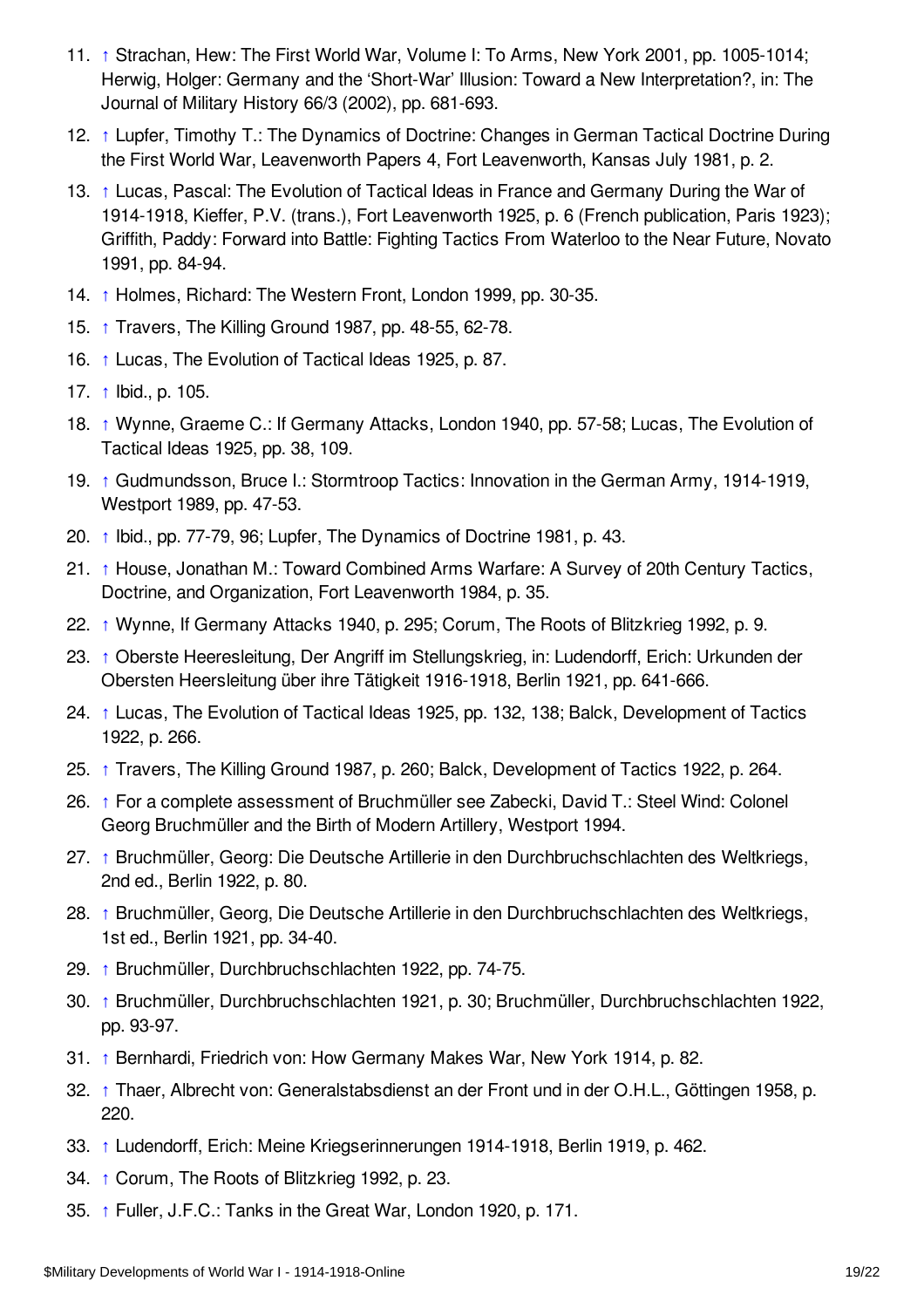- <span id="page-19-1"></span>36. [↑](#page-12-1) Kuhl, Hermann von: Entstehung, Durchführung und Zusammenbruch der Offensive von 1918, Berlin 1927, p. 70.
- <span id="page-19-2"></span>37. [↑](#page-12-2) Essame, Hubert: The Battle for Europe 1918, London 1972, p. 2.
- <span id="page-19-3"></span>38. [↑](#page-12-3) Terraine, John: White Heat: The New Warfare 1914-18, London 1982, p. 303.
- <span id="page-19-4"></span>39. [↑](#page-12-4) Corum, The Roots of Blitzkrieg 1992, p. 15.
- <span id="page-19-5"></span>40. [↑](#page-13-1) Herwig, The Dynamics of Necessity, in: Millett/Murray, Military Effectiveness 1988, p. 96; Corum, The Roots of Blitzkrieg 1992, p. 15.
- <span id="page-19-6"></span>41. [↑](#page-13-2) Ibid., pp. 13-15.
- <span id="page-19-7"></span>42. [↑](#page-13-3) See Dohuet, Gulio: The Command of the Air (1921), reprint, Birmingham, Alabama 2009.
- <span id="page-19-8"></span>43. [↑](#page-14-1) Lucas, The Evolution of Tactical Ideas 1925, p. 68.
- <span id="page-19-9"></span>44. [↑](#page-14-2) Oetting, Dirk W.: Auftragstaktik: Geschichte und Gegenwart einer Führungskonzeption, Bonn 1993.
- <span id="page-19-10"></span>45. [↑](#page-15-1) Terraine, White Heat 1982, p. 262.
- <span id="page-19-11"></span>46. [↑](#page-15-2) Haig, Douglas: War Diaries and Letters: 1914-1918, Sheffield, Gary/Bourne, John (eds.), London 2005, p. 301.
- <span id="page-19-12"></span>47. [↑](#page-15-3) Otis, Glenn K.: The Ground Commander's View, in: Newell, Clayton R. / Krause, Michael D. (eds.): On Operational Art, U.S. Army Center of Military History, Washington, D.C. 1994, p. 31.
- <span id="page-19-13"></span>48. [↑](#page-15-4) Menning, Bruce W: Operational Art's Origins, in: Military Review (September 1997), p. 35.
- <span id="page-19-14"></span>49. [↑](#page-16-1) For a thorough analysis of the German 1918 offensives see: Zabecki, David T: The German 1918 Offensives: A Case Study in the Operational Level of War, London 2006.
- <span id="page-19-15"></span>50. [↑](#page-16-2) Glantz, David: The Intellectual Dimension of Soviet (Russian) Operational Art, in: McKercher, B.J.C./Hennessy, Michael A. (eds.): The Operational Art: Developments in the Theories of War, Westport 1996, p. 128.
- <span id="page-19-16"></span>51. [↑](#page-16-3) Menning, Operational Art's Origins 1997, p. 37.
- <span id="page-19-17"></span>52. [↑](#page-16-4) Heeresdienstvorschrift 300, Truppenführung, Berlin 1933, pp. 46-49. See also the modern English translation: Condell, Bruce / Zabecki, David T. (trans. and eds.): On the German Art of War: Truppenführung, Boulder, Colorado 2001.
- <span id="page-19-18"></span>53. [↑](#page-16-5) Bailey, Birth of the Modern Style of Warfare 1996, p. 3.

### <span id="page-19-0"></span>**Selected Bibliography**

Bailey, Jonathan B. A.: **Field artillery and firepower**, [Annapolis](https://encyclopedia.1914-1918-online.net/bibliography/74K7WFWD) 2004: Naval Institute Press.

Bailey, Jonathan B. A.: **The First World War and the birth of the modern style of warfare**, [Camberley](https://encyclopedia.1914-1918-online.net/bibliography/WED8UTZT) 1996: Strategic and Combat Studies Institute.

Balck, William: **[Development](https://encyclopedia.1914-1918-online.net/bibliography/ZPJENK3K) of tactics. World war**, Fort Leavenworth 1922: General Service Schools Press.

[Bernhardi,](https://encyclopedia.1914-1918-online.net/bibliography/UXEGFVE5) Friedrich von: **How Germany makes war**, New York 1914: G. H. Doran Company.

Condell, Bruce / Zabecki, David T (eds.): **On the German art of war. [Truppenführung](https://encyclopedia.1914-1918-online.net/bibliography/NVNII5TW)**, Boulder 2001: L. Rienner.

Corum, James S.: **The roots of [Blitzkrieg.](https://encyclopedia.1914-1918-online.net/bibliography/35AES8RN) Hans von Seeckt and German military reform**, Lawrence 1992: University Press of Kansas.

\$Military Developments of World War I - 1914-1918-Online 20022